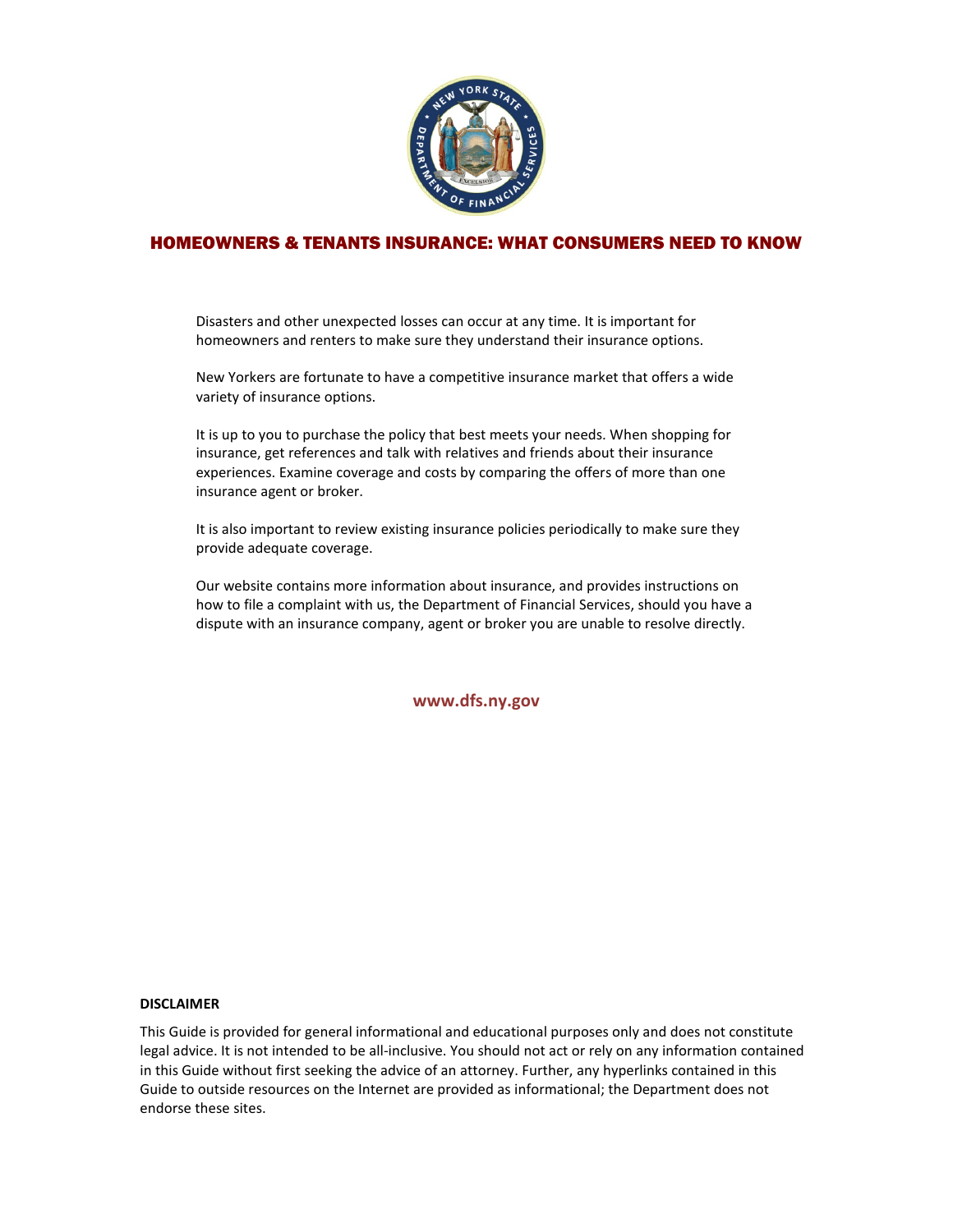## **TABLE OF CONTENTS**

| <b>THE BASICS</b>                                             | 4              |
|---------------------------------------------------------------|----------------|
| Definitions                                                   | 4              |
| The Voluntary Market                                          | 4              |
| <b>CHOOSING A POLICY</b>                                      | 4              |
| Monoline vs. Package                                          | 4              |
| Basic Homeowners Policy (HO-1)<br>Broad Form Policy (HO-2)    | 4<br>3         |
| Special Form Policy (HO-3)                                    | 3              |
| Comprehensive Form Policy (HO-5)                              | 3              |
| Market Value Policy                                           | 3              |
| Tenants and Cooperative Policies (HO-4)                       | 3              |
| DETERMINING HOW MUCH INSURANCE YOU NEED                       | 4              |
| Evaluating Your Home and Personal Property                    | 4              |
| Structure                                                     | 4              |
| Contents                                                      | 5              |
| <u>UNDERSTANDING WHAT AFFECTS THE COST OF INSURANCE</u>       | 5              |
| New York Territories<br><b>Rating Tiers</b>                   | 5<br>6         |
| Credit Information                                            | 6              |
| Deductibles                                                   | 6              |
| <b>Discounts</b>                                              | 6              |
| <b>BASIC COVERAGE AND ADDING ADDITIONAL COVERAGE</b>          | 7              |
| General Limits on Basic Coverage                              | 7              |
| Special Limits on Basic Coverage                              | $\overline{7}$ |
| Living Expenses                                               | 8              |
| Increased Limits of Liability<br>Deductibles                  | 8<br>8         |
| Flood Insurance                                               | 9              |
| Earthquake Coverage                                           | 10             |
| Water Backup Endorsement                                      | 10             |
| Personal Excess and Umbrella Policies                         | 10             |
| Home Computer Coverage                                        | 11             |
| Workers' Compensation Insurance<br>Home Day Care Coverage     | 11<br>11       |
| Self-Storage Facilities                                       | 11             |
| <b>RENTERS INSURANCE</b>                                      | 11             |
| What is Renters Insurance?                                    | 12             |
| Cost                                                          | 12             |
| Coverage                                                      | 12             |
| Things to Remember                                            | 4              |
| Condominium Insurance                                         | 4              |
| <b>SHOPPING FOR INSURANCE</b>                                 | 4              |
| <b>Agents and Brokers</b><br><b>Comparison Shopping</b>       | 5<br>5         |
| Shopping for Insurance on the Internet                        | 5              |
| <b>MAINTAINING ADEQUATE INSURANCE</b>                         | 6              |
| <b>PROBLEMS OBTAINING INSURANCE</b>                           | 6              |
| New York Property Insurance Underwriting Association (NYPIUA) | 6              |
| National Flood Insurance Program (NFIP)                       | 7              |
| Coastal Market Assistance Program (C-MAP)                     | 7              |
| Homeowners Insurance in the Excess Line Market                | 8              |
| <b>MANAGING AND MITIGATING LOSSES</b>                         | <u>8</u>       |
| What to Do Before a Loss                                      | 8              |
| What to Do After a Loss                                       | 9              |
| <b>ADJUSTERS, APPRAISERS &amp; UMPIRES</b>                    | 10             |
| Licensed Public Adjusters                                     | 10             |
| Appraisers and Umpires                                        | 11             |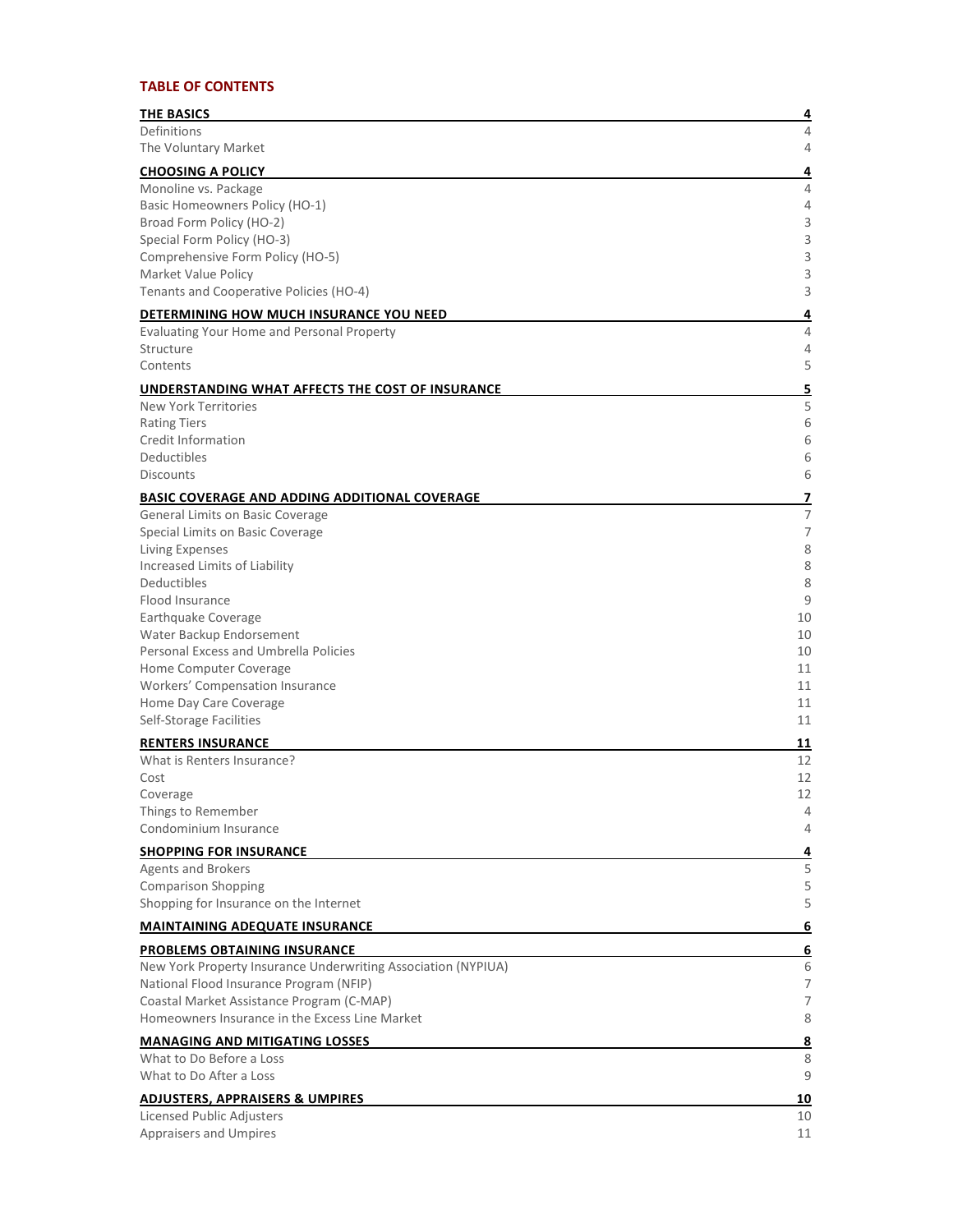| <b>CANCELLATIONS AND NONRENEWALS</b>     | 11 |
|------------------------------------------|----|
| Cancellations                            | 11 |
| Non-Renewal                              | 11 |
| Tips for Avoiding Non-renewal            | 11 |
| If Your Homeowners Policy is Non-Renewed | 12 |
| <b>FILING A COMPLAINT</b>                | 12 |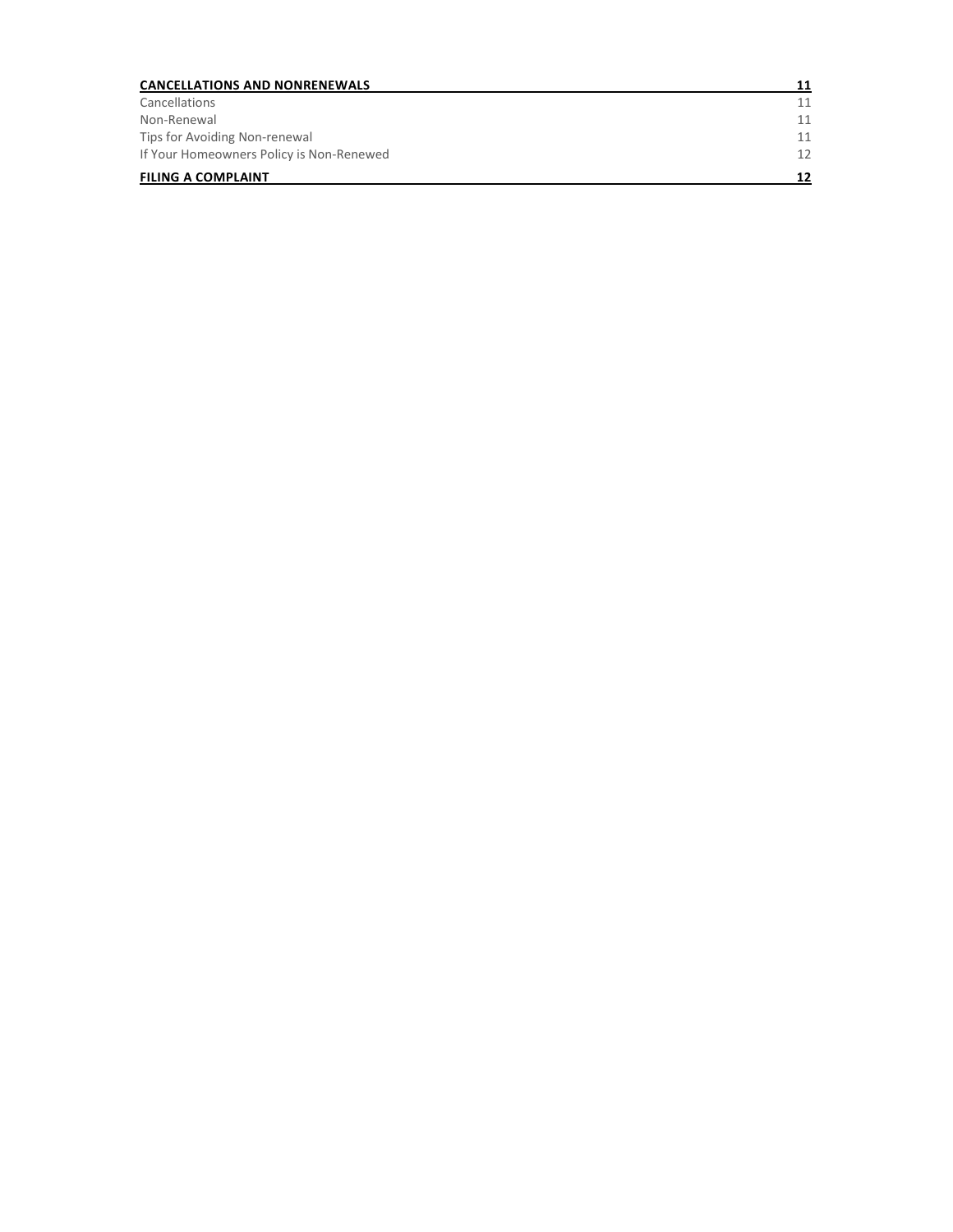#### <span id="page-3-0"></span>**THE BASICS**

### <span id="page-3-1"></span>**Definitions**

In this Guide, the terms "policyholder" and "insured" refer to persons who have rights and may be entitled to benefits under an insurance policy. A "policyholder" or "named insured" is the person (or persons) whose name appears on the policy. An insured is a person entitled to benefits under the terms of the policy. Often, an insured is any relative or dependent person in your care that is a resident of your household.

### <span id="page-3-2"></span>**The Voluntary Market**

Insurance companies, in what is known as the "voluntary" insurance market, compete for your insurance business on the basis of price, quality and service in the same way that most businesses compete. They try to make you aware of their products using various marketing methods, such as the telephone, mail, radio and television advertising, and Internet advertising and websites.

#### <span id="page-3-3"></span>**CHOOSING A POLICY**

#### <span id="page-3-4"></span>**Monoline vs. Package**

When insurance policies are sold they are issued on either a monoline basis or as a package policy.

#### **Monoline**

A monoline policy contains only one type of coverage, such as liability insurance, while a package policy includes several different types of coverage, such as property insurance and liability insurance. A package policy is generally less expensive than insurance coverage purchased separately.

#### **Package**

Standard homeowner and tenant policies are package policies that typically include property, liability, theft, and medical payments coverage.

Several types of homeowners and tenants policies are currently sold in New York State. The policies range from basic packages to more comprehensive packages which are more expensive, but provide greater coverage against more perils for both your home and possessions.

It is critical for consumers to be aware of the different perils, or causes of loss, that are insured against in each type of policy. Sometimes coverage excluded under a particular policy, such as earthquake damage and power interruption, can be purchased for an additional premium, and some coverage listed under a policy, such as off-premises theft, can be excluded, resulting in a reduction in premium. However, some coverage, such as coverage for flood insurance, are generally always excluded from homeowners and tenants policies: the only way to purchase this coverage is through Federal insurance programs.

Several types of homeowners policies, covering varying perils, are available for purchase by consumers who own and live in a one or two family house. Policies are also available for tenants, cooperative, and condominium owners. Again, it is up to you to determine whether you need the most extensive type of coverage or whether your insurance needs can be met with a basic policy.

In order to give you an idea of the differences among policies, set forth below is a comparison of the coverage typically offered under standard policies.

### <span id="page-3-5"></span>**Basic Homeowners Policy (HO-1)**

This policy generally insures your home and contents against only the following listed perils: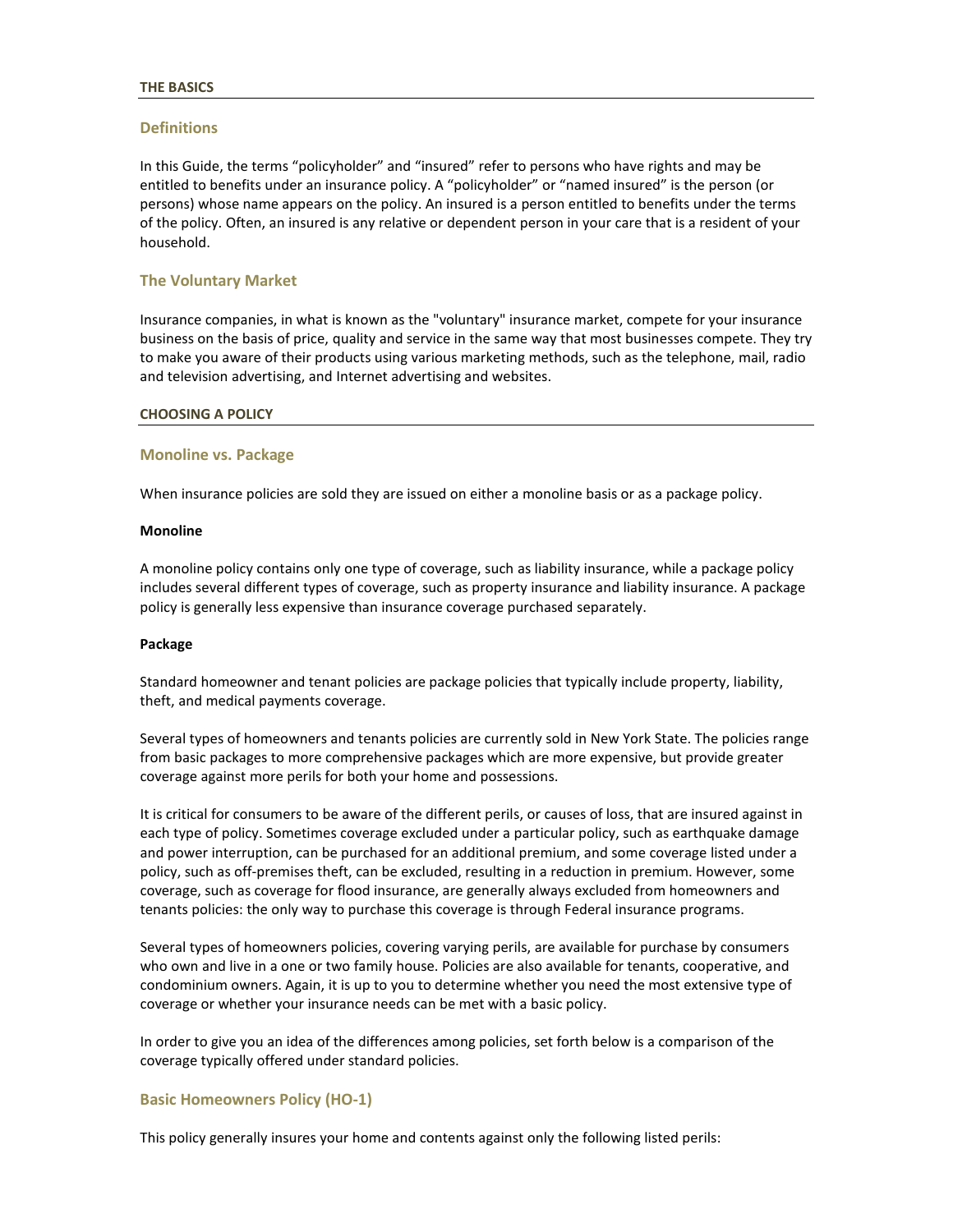- fire, lightning and smoke damage
- windstorm and hail
- burglary and theft
- explosion
- glass breakage
- vehicle or aircraft damage
- riot and civil commotion
- vandalism and malicious mischief
- bodily injury
- damage to property of others
- civil judgments
- medical payments
- personal property (at home)
- personal property (away)
- additional living expense (if forced to live away from home temporarily

Very few insurers sell this type of policy; most offer more comprehensive policies, such as the Broad Form Policy.

## <span id="page-4-0"></span>**Broad Form Policy (HO-2)**

This policy generally insures your home and contents against (1) the perils in the Basic Policy and (2) other additional perils such as:

- falling objects
- weight of ice, snow and sleet
- damage resulting from an accidental discharge or overflow of water or steam from within a plumbing, heating, air conditioning or automatic fire sprinkler system
- freezing of plumbing systems
- electrical damage to appliances

## <span id="page-4-1"></span>**Special Form Policy (HO-3)**

This policy is the most widely used policy by homeowners insurers. It covers your home for all risks of physical loss, except those that are specifically excluded in the policy, such as flood, earthquake, war, nuclear accident, etc. If you want to take out a mortgage on your home, your lending institution may require you to purchase this type of policy.

## <span id="page-4-2"></span>**Comprehensive Form Policy (HO-5)**

This policy generally protects your home against the same perils as the Special Form Policy protects against, described immediately above. In addition, under the Comprehensive Form Policy, your personal possessions typically would also be covered for all risks of physical loss, except those risks that are specifically excluded. (This extra protection may also be provided by purchasing a Special Form Policy with the "Special Personal Property" endorsement.)

## <span id="page-4-3"></span>**Market Value Policy**

This policy is a modified version of the Basic Policy. It generally provides replacement cost coverage, but coverage may not exceed the amount necessary to repair or replace the dwelling using materials of like kind and quality, not exact kind. This policy form is generally used when the replacement value of the property exceeds its market value, as in the case of older homes (sometimes referred to as "white elephants").

## <span id="page-4-4"></span>**Tenants and Cooperative Policies (HO-4)**

Tenants and cooperative policies are available that insure against damage to the contents of a unit and for personal liability of the insured when people are injured or sustain property damage arising from the insured unit. It is generally not necessary for a tenant to insure the building in which he or she lives, since that is typically the building owner's responsibility. Condominium Policies (HO-6)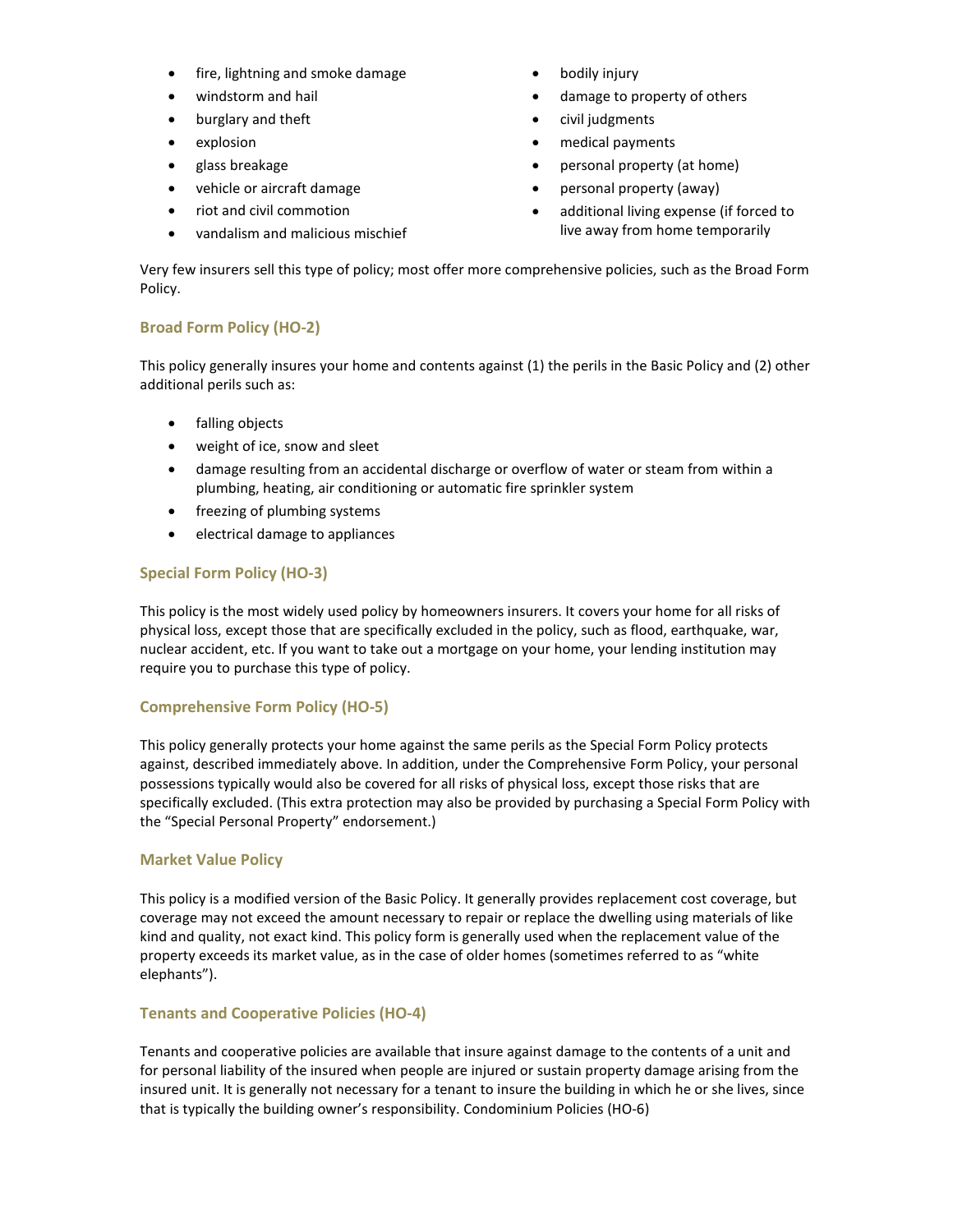Condominium owners policies generally provide contents and property coverage for any alterations, appliances, fixtures, improvements and interior walls within the insured unit; condominium buildings and their common areas are typically insured through policies issued to the condominium owners' associations.

Make sure you check your existing policy, or a policy you are thinking about buying, for a complete listing of covered and excluded perils. In addition, make sure you understand whether contents damaged by a covered peril are covered. If they are not, you may want to consider purchasing additional coverage.

### <span id="page-5-0"></span>**DETERMINING HOW MUCH INSURANCE YOU NEED**

## <span id="page-5-1"></span>**Evaluating Your Home and Personal Property**

The first step in determining how much insurance you need is to make an analysis of the value of your home (excluding the value of the land) and the personal property within it.

In determining the value of your home, you must calculate how much it will cost to replace the home if it were completely destroyed. Using formulas that take into account factors such as whether your home is made of brick or wood frame construction, total square footage, number of floors, and number of rooms, an insurance company will calculate what it believes is your home's replacement cost value.

You may also get other estimates in addition to the insurer' figure, for example, from a contractor at your own expense. In addition, there are websites available on the Internet that can help you estimate the replacement value of your home; the Department, however, does not endorse these.

Determining the value of your personal property requires a careful analysis on your part. You should go through each room of your house and list every piece of furniture and fixture within it.

As you compile your inventory, supplement it with receipts indicating the date of purchase and purchase price and photographs of major items. Your inventory should be updated on an annual basis, or at the very least, whenever you purchase a large appliance or item of furniture. If you haven't saved receipts, your insurance company will generally reimburse for "actual cash value" – replacement cost less depreciation.

You may also want to make a video compilation of your possessions . If you do, make sure all the drawers and/or doors of your furniture are open so you have a record of what is stored. It is also helpful to verbally describe major items as you record the video. When complete, make a back up of the video and store your inventory list and video in a safe place away from your home, such as in a safe deposit box, in the home of a friend or relative or in your workplace.

### <span id="page-5-2"></span>**Structure**

Once you have determined the approximate worth of your home and its contents, in most cases, your homeowners insurance coverage will be based on the home's full replacement cost. Generally, if you purchase coverage on a replacement cost basis and insure your home for at least 80% of its replacement cost, your insurance will automatically be issued on a replacement cost basis, which means that if you suffer a loss, your insurer would pay you the amount it would cost to replace or repair your home without deducting anything for depreciation.

If you do not insure your home for at least 80% of its replacement cost, you will not receive full payment of a partial loss to your home, as the following example illustrates:

Ms. Jones and Mr. Smith both own 15-year-old frame houses. The estimated replacement cost of each house is \$100,000. Ms. Jones is insured for \$80,000 (80%) while Mr. Smith is insured for only \$50,000 (50%). Both homes suffer windstorm damage, which completely destroys both roofs. The cost to repair each roof is \$5,000. Since she was insured for at least 80% of her home's replacement cost, Ms. Jones will be fully reimbursed for her loss, less any deductible. However,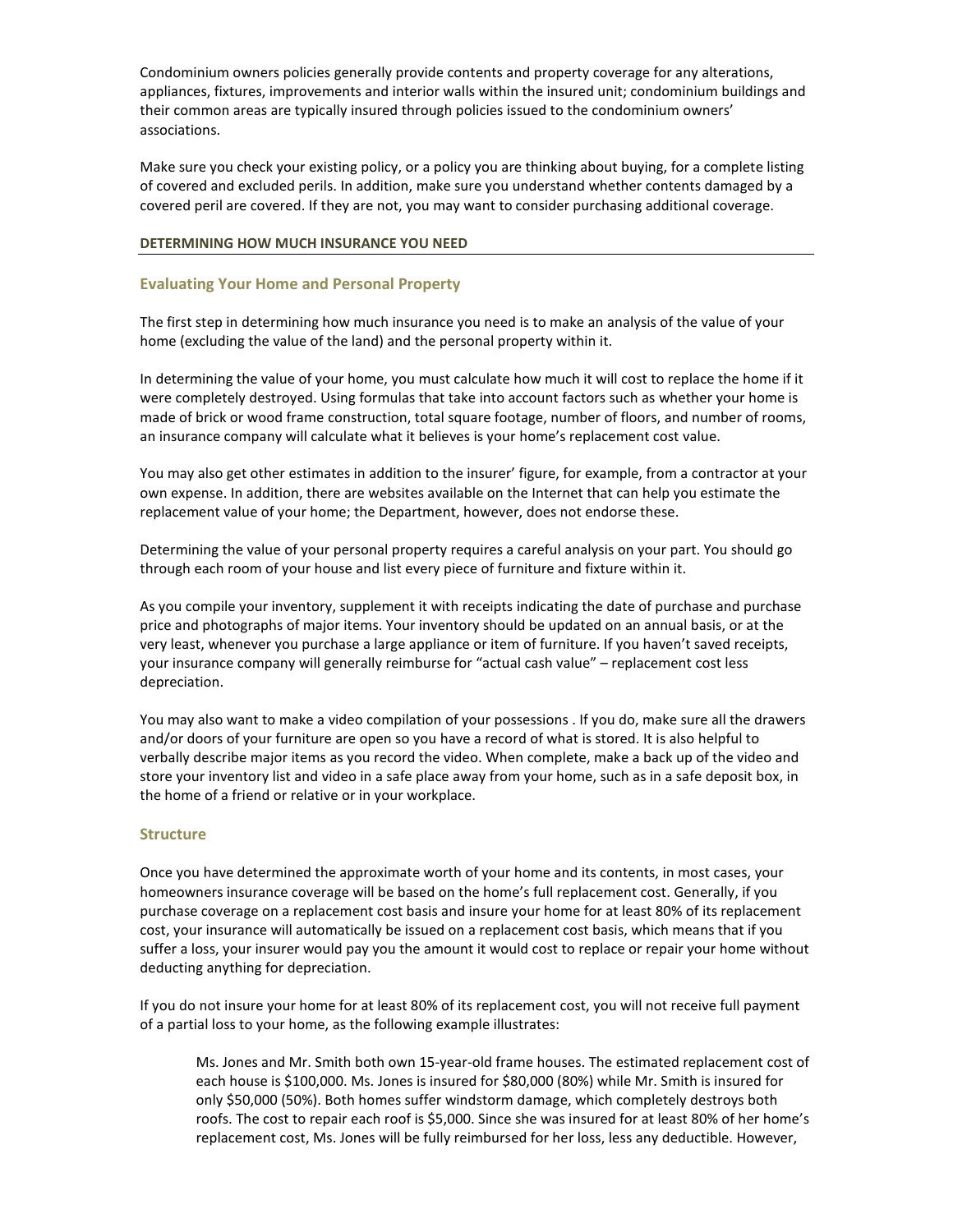because Mr. Smith did not have at least 80% coverage, his insurer will pay the greater of the actual cash value of the roof or the proportion of the cost to repair the roof which the total amount of insurance bears to 80% of the replacement cost of the building. The payment to Mr. Smith reflects a co-insurance penalty since Mr. Smith did not maintain adequate insurance. Assuming that the 15-year-old roof has an expected useful life of 25 years, its actual cash value is only \$2,000, computed as follows:

> $1 - 15$  (actual age of roof)  $x$ \$5000 = \$2000 25 (expected life of roof)

However, the proportional cost of repairing the roof would be computed as follows:

\$50,000 (insured amount) x \$5,000 = \$3,125 \$80,000 (80% of replacement cost)

After calculating these two formulas, Mr. Smith's insurer would pay him \$3,125, the greater amount of \$2,000 vs. \$3,125.

You should make sure that the replacement cost of your home is be estimated at the time you purchase or renew (generally, policies renew every three years) a homeowners policy.

### <span id="page-6-0"></span>**Contents**

Coverage for contents is usually issued on an "actual cash basis" in homeowners and tenants policies unless you purchase an endorsement covering you for contents replacement coverage. This means that your insurance company will determine any amount payable to you as a result of a covered loss by taking the current replacement cost of the contents and subtracting an amount for wear and tear, called "depreciation."

There is no set formula for calculating depreciation. Different insurers may use different formulas. This means that you probably will not receive the full amount needed to replace or repair the property that has been damaged or stolen; some insurance companies, however, offer an endorsement that provides replacement cost coverage (no deduction for depreciation) for the contents of your home. Replacement cost coverage is generally more expensive.

### <span id="page-6-1"></span>**UNDERSTANDING WHAT AFFECTS THE COST OF INSURANCE**

The premiums charged for homeowners and tenants insurance vary widely from company to company. Consumers should shop around in order to get the best value.

The cost of homeowners and tenants insurance depends on a number of factors including:

- location, age and type of building
- use of building (residential and/or commercial)
- proximity of fire protection services
- choice of deductibles
- availability of any premium discounts
- scope and amount of insurance coverage

For example, a brick building is more resistant to fire than a wood frame building and, consequently, costs less to insure against fire. A building's location also has a bearing on the cost of fire coverage, because some communities have better fire protection than others. In addition, a home located in a community having a higher incidence of crime and vandalism also affects the cost of insurance.

#### <span id="page-6-2"></span>**New York Territories**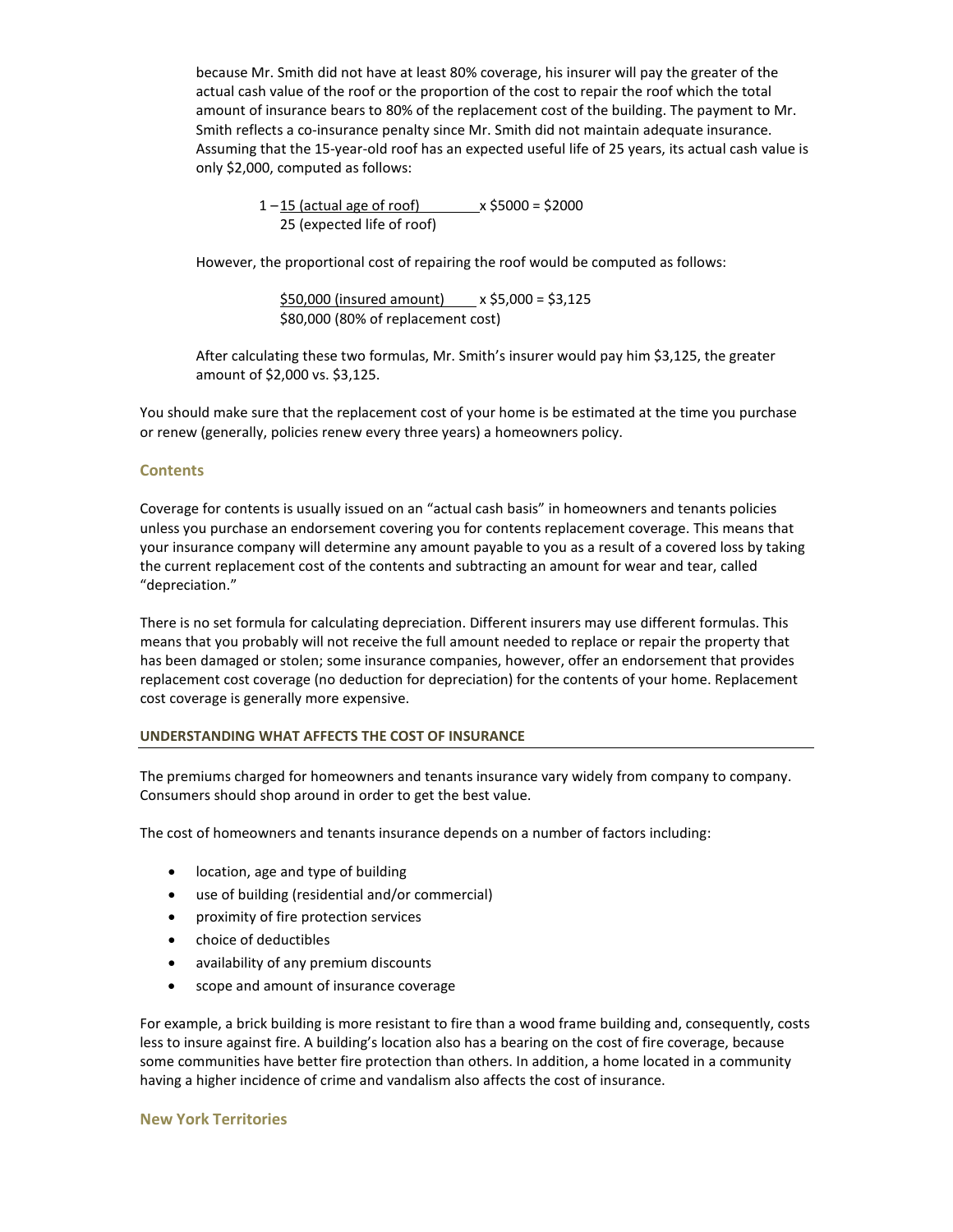Each of New York City's five boroughs constitutes a separate rating territory for homeowners insurance but have one protection classification. Outside of the five NYC boroughs companies assign territories based on their own individual experience and assign protection classification factors based on the level of fire protection in the area.

## <span id="page-7-0"></span>**Rating Tiers**

Based upon their underwriting guidelines, insurers assign insureds to rating "tiers" with others who have similar characteristics. Some insurers use "multi-tier" rating programs, in which more than one rate level is established for insureds within the same company. Upon the end of the three year policy period, policyholders may be re-evaluated to determine if they qualify to move to a different tier.

## <span id="page-7-1"></span>**Credit Information**

Insurers also may use a consumer's credit information to decide whether to issue a policy and how to price it, but these insurers must follow Federal and New York State laws, which generally require in part that:

- If an insurer uses credit information in the initial rating of a policy, they must send you a notice disclosing this fact, including the name of the credit reporting agency or agencies that provided the information;
- If your premium is more expensive than it would be if you had a higher credit score, you must receive a notice advising you of this and explaining the factors that affected your score;
- An insurer must disclose that you have the right, if you find an error in your credit report, to contact the credit reporting agency to correct it, and inform your insurer or agent of the correction; the correction may entitle you to a refund and reduction in premium;
- Upon your request, your insurer must review your current credit information at least once every 3 years. If your credit information shows improvement, the company must make any necessary adjustments, which may result in a lower premium;
- A company may not terminate a policy or increase a renewal premium based upon changes in credit information.

Consumers should check their credit reports regularly. If you find an error in your credit report, contact the credit reporting agency to correct it. If you have a homeowners or tenants, condominium or cooperative policy, inform your insurer or agent of the correction, as it may affect your premium and entitle you to a refund and reduction in premium.

## <span id="page-7-2"></span>**Deductibles**

A deductible is the amount of loss that must be borne by you before you are eligible for an insurance payment. If your policy contains a standard all-peril deductible, such as \$250, you would receive from your insurer the amount of any covered property loss, less \$250. The higher the deductible, the lower the premium cost of your policy, because you are essentially "self-ensuring" for losses up to the amount of the deductible.

In choosing your deductible amount, you bear the burden of loss up to the amount you feel you can afford. Contact your insurance company to inquire about higher deductibles options, such as \$500 and \$1,000.

## <span id="page-7-3"></span>**Discounts**

An insurance company may offer a premium discount if you install devices in your home that minimize losses or deter them, like dead bolt locks, smoke alarms, fire extinguishers, sprinkler and security systems. Insurers are required to offer premium discounts if a policyholder has installed hurricane/storm shutters, or hurricane resistant laminated glass windows and doors on all exterior wall openings, as long as they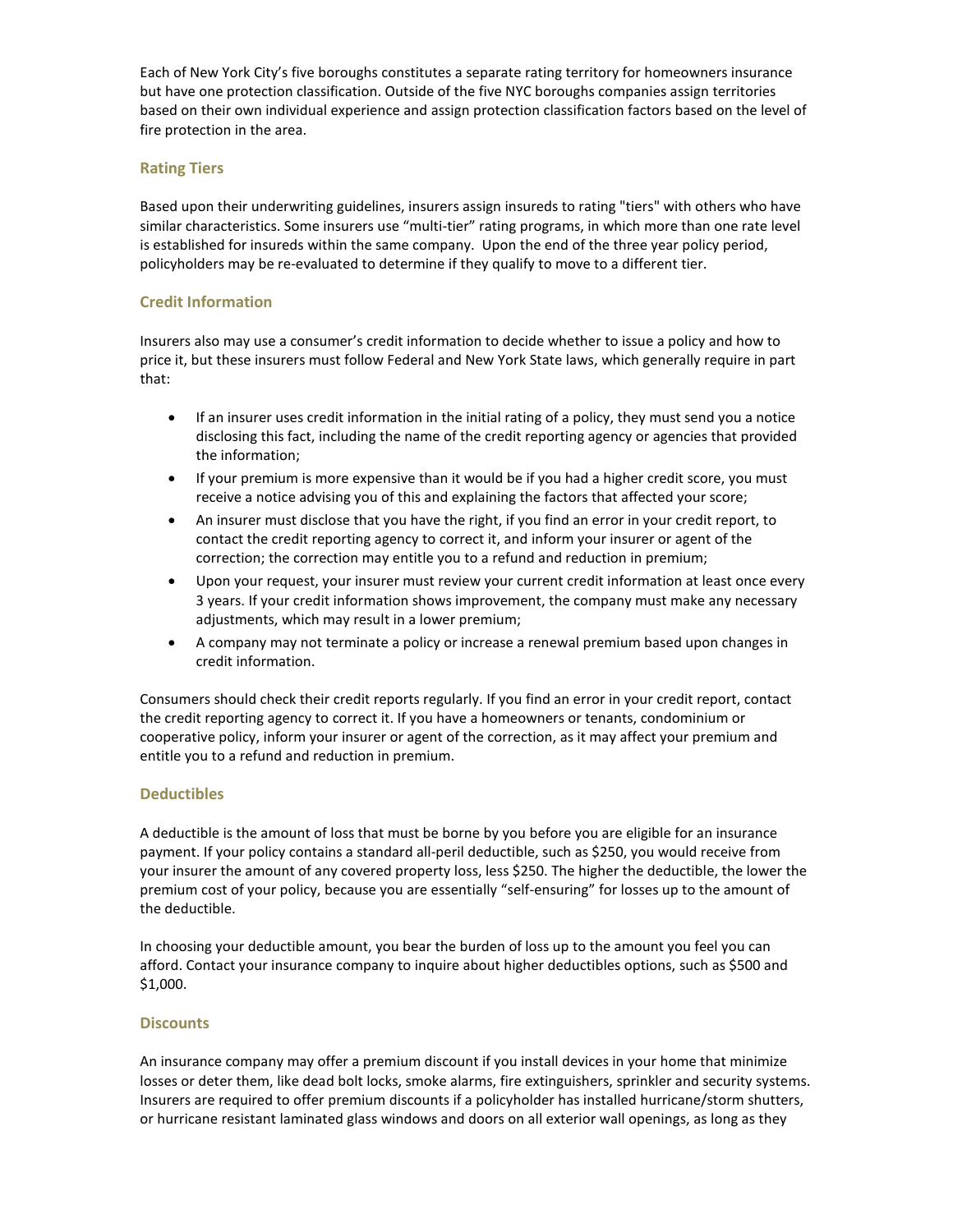meet prescribed minimum standards and are installed in accordance with the manufacturer's specifications.

Check with your insurance company to see if you are eligible for any premium discounts they may offer. Further, some companies offer what is called a multi-policy discount: if you purchase both your homeowners and automobile liability policies from the same insurer, you may receive a small discount.

### <span id="page-8-0"></span>**BASIC COVERAGE AND ADDING ADDITIONAL COVERAGE**

The amount of coverage available for certain personal property and other losses is generally related, by percentage, to the amount for which the dwelling is insured. The following shows this relationship for the most widely used policy, usually referred to as the Homeowners Special Form (discussed above).

## <span id="page-8-1"></span>**General Limits on Basic Coverage**

The coverage amounts set forth in the chart immediately below, expressed as a percentage of the amount your dwelling is insured for, is the amount you are generally provided by most insurers under a Special Form Policy (discussed above):

| Coverage                       | % of Limit |
|--------------------------------|------------|
| Garages, storage sheds, etc.   | 10%        |
| Personal property on premises  | 50%        |
| Personal property off premises | 10%        |
| Additional living expenses     | 20%        |

If you think you need coverage exceeding these percentages you should contact your insurer.

## <span id="page-8-2"></span>**Special Limits on Basic Coverage**

In addition to limits on specific categories of property, there are generally further limitations for specific types of property. Here are some examples of typical limitations:

| Coverage                                                                              | Amount  |
|---------------------------------------------------------------------------------------|---------|
| On money, bank notes, bullion, gold & silver                                          | \$200   |
| On securities, accounts, deeds, letters of credit, etc.                               | \$1,500 |
| On watercraft (including trailers)                                                    | \$1,500 |
| On trailers not used with watercraft                                                  | \$1,500 |
| For loss by theft of jewelry, watches, furs, and precious<br>and semi-precious stones | \$1,500 |
| For loss by theft of silverware, goldware, pewterware                                 | \$2,500 |
| For loss by theft of guns                                                             | \$2.500 |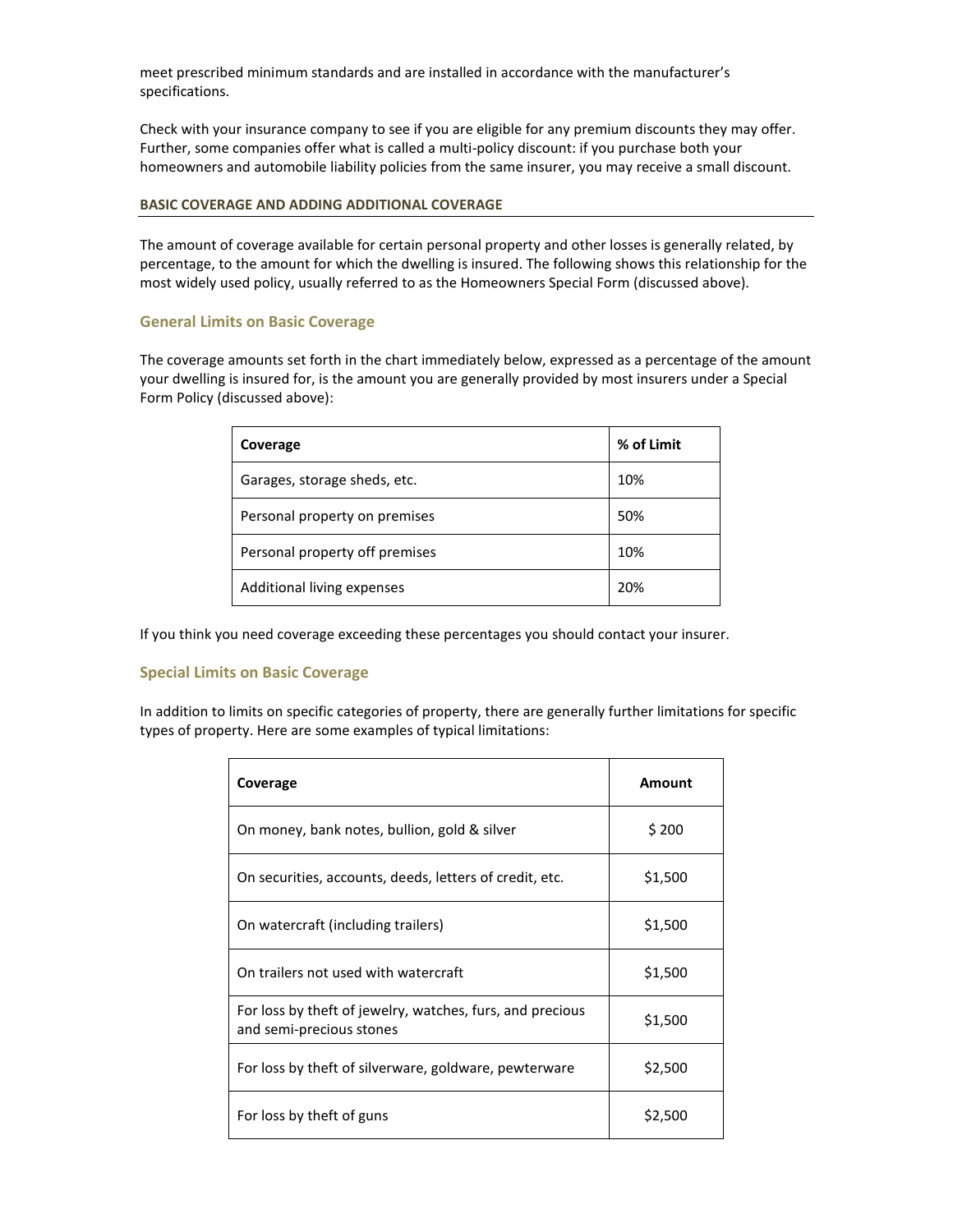| On property on the residence premises used or in any<br>manner for any business purpose            | \$2,500 |
|----------------------------------------------------------------------------------------------------|---------|
| On property away from the residence used at any time<br>manner for any business purpose            | \$500   |
| For loss to electronic apparatus (antennas, tapes, wires,<br>discs, etc.) in or on a motor vehicle | \$1,500 |

These special limits described in the charts above represent the total amount that a company will typically pay for a loss of property in the specified category. An insured's overall personal property limit per loss would usually be reduced by any recoveries received that are subject to these special limits.

Therefore, if you have expensive jewelry, furs, cameras, or a coin, stamp, or sports card collection, or valuable antiques, you should consider insuring them separately by endorsement with a higher limit of coverage, or by purchasing a separate policy, called a personal articles "floater."

### <span id="page-9-0"></span>**Living Expenses**

Homeowner and tenant policies will generally reimburse you for increases in living expenses you have when your company determines that your home is uninhabitable because of damage caused by one of the covered perils. Not all living expenses will be reimbursed; you are only covered for the difference between your normal living expenses and any additional living expenses. Examples of covered expenses are hotel bills, restaurant bills, telephone bills.

### <span id="page-9-1"></span>**Increased Limits of Liability**

All homeowners policies typically insure you for your personal liability when another person suffers bodily injury or property damage as a result of your negligence or the negligence of anyone who is an insured under your homeowners policy. Generally, you will also be protected if one of your pets injures someone. However, if you have a dog that is considered a dangerous animal, such as a pit bull, the company may exclude coverage for that pet or offer to provide the coverage for an additional premium. This may also be true for exotic pets, like snakes, spiders, or amphibians.

If an incident occurs at your home and a guest is injured, your insurer will typically reimburse the injured person for necessary medical expenses, generally up to a limit of \$500 or \$1,000, regardless of whether your negligence caused their injury. Examples of the types of expenses likely paid are transportation to a hospital or doctor's office, or a doctor's bill for necessary first aid. You should check your policy for specific details about this coverage.

Typically, medical payments are subject to the personal liability limit attached to a homeowners policy. Personal liability limits of 25,000\$per occurrence, including a medical payments limits of \$1,000 per person, are typical. Higher limits of liability for these two types of coverage can also be purchased.

### <span id="page-9-2"></span>**Deductibles**

There are three types of deductibles under the typical homeowners policy: standard deductible, windstorm deductible and hurricane deductible.

### **Standard Deductible**

The standard deductible, sometimes called a base-policy deductible, is the amount of loss that must be borne by you before you are eligible for an insurance payment. It generally applies to any loss, except, under certain policies, food spoilage. If your policy contains a standard all-peril deductible, such as \$250, you would receive from your insurer the amount of any covered property loss, less \$250. The higher the deductible, the lower the premium cost of your policy, because you are essentially "self-ensuring" for losses up to the amount of the deductible.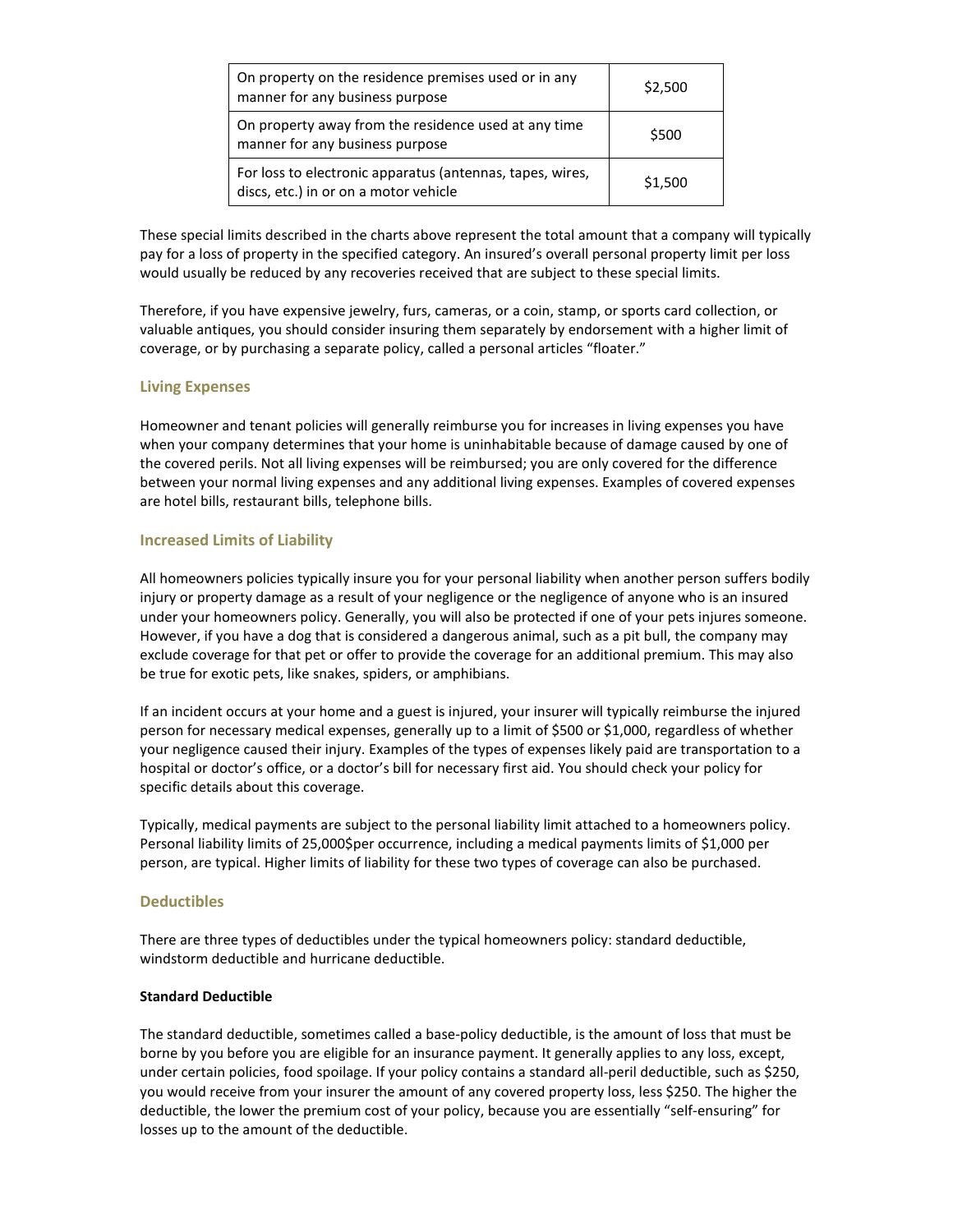In choosing your deductible amount, you bear the burden of loss up to the amount you feel you can afford. Contact your insurance company to inquire about higher deductibles options, such as \$500 and \$1,000.

Some carriers do not impose any additional deductible beyond the base-policy deductible. You should read your policy carefully to determine whether or not you are subject to this deductible.

### **Windstorm Deductible**

The windstorm deductible is an optional deductible that applies to any windstorm loss. It commonly ranges from 1% to 5% of either the value of the dwelling or

the amount of insurance on the dwelling.

Starting with Hurricane Andrew in 1992, and more recently with Storm Sandy, homeowners' insurers in New York have seen their exposure to storm damage rise steadily, as shorelines have become more populated and property values have increased. To limit their exposure to catastrophic losses from natural disasters, insurers sell homeowners insurance policies with deductibles for wind damage as a way of having property owners bear some of the risk of catastrophic storms, without raising overall premiums to unaffordable levels.

### WINDSTORM DISCLOSURE

**[Regulation 159](http://www.dfs.ny.gov/insurance/r_finala/1999/reg159f.htm)** outlines specific information that insurers must disclose to insurance consumers. Information required to be disclosed includes all deductibles attached to consumers' policies.

### **Hurricane Deductibles**

A hurricane deductible is usually a company mandated deductible that applies when a storm is declared a hurricane. It is commonly 1% to 5% of either the value of the dwelling or the amount of insurance on the dwelling.

Consumers in areas located near shore or waterfront areas may, depending upon geographical location and degree of risk, be subject to hurricane deductibles. Many insurers require them for properties located in the five boroughs of New York City, Nassau and Suffolk counties, and coastal areas of Westchester County.

The Department requires that insurers express this deductible as a dollar amount on the declarations page of any policy to which it is attached. For instance, if your home is insured for \$150,000 and a mandatory 5% hurricane deductible is applied to your policy, you would be responsible for the first \$7,500 of any loss as the result of a hurricane. If a hurricane causes \$10,000 worth of property damage to your home you are responsible for the first \$7,500 and the insurer is responsible for the remaining \$2,500.

### **Triggers**

The event which triggers the application of these deductibles varies among insurers. Example of triggers include:

- a Category 1 hurricane (designated by the national weather service or the national hurricane center)
- a Category 2 hurricane
- specific mile-per-hour winds

Yet other carriers apply a windstorm deductible (a flat or varying amount depending upon wind strength) to any windstorm loss.

A [summary of all windstorm deductibles](http://www.dfs.ny.gov/consumer/homeown/awindded.pdf) approved by the Department is available.

### <span id="page-10-0"></span>**Flood Insurance**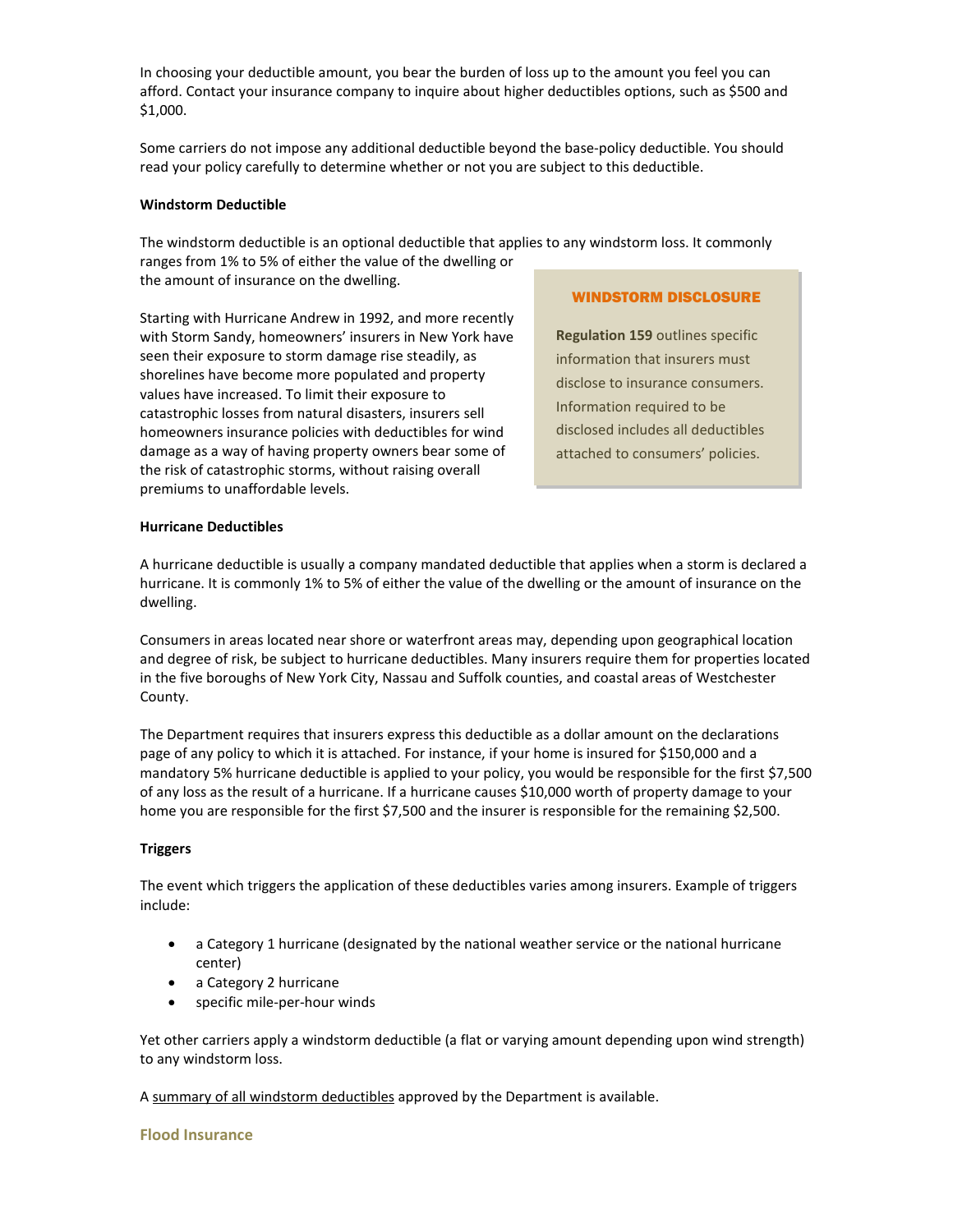Insurance coverage for losses resulting from floods or mudslides is not provided in standard homeowners or unit policies. This coverage is available under a separate policy issued through the National Flood Insurance Program (NFIP). The majority of New York State towns, villages and cities are participants in the NFIP.

Insurers are required to provide annual policyholder notice of the NFIP.

Learn more about Problems Obtaining Coverage.

## <span id="page-11-0"></span>**Earthquake Coverage**

Earthquakes are not covered under standard homeowners, renters or condominium policies. Coverage is available from certain property insurers under either a separate policy or as an endorsement to an existing policy. Property insurers are not required to offer this coverage.

Earthquake insurance rates are determined differently by each insurance company and vary by several rating factors, including age of home (older homes cost more to insure), construction type (wood frame structures usually get lower rates than brick structure due to their ability to endure quake stress), and location of the home. Since this is a type of catastrophic coverage, policies usually have a high deductible as a percentage of the replacement value of the insured structure which can range from 10%-25%. Additional information about earthquake risks can be found on the websites of the Federal Emergency Management Agency at www.fema.gov, and the U.S. Geological Survey (USGS) at www.usgs.gov.

## <span id="page-11-1"></span>**Water Backup Endorsement**

Some homeowners insurance companies offer an endorsement that provides coverage for sewer backups, including sump pump failure. For an additional premium, you can eliminate this exclusion from your policy up to the dollar limit you select. The wording of the endorsement will vary between insurers, but generally it will apply to several types of water backup including municipal sewer lines, toilets and sump pumps.

If this coverage is a concern for you, make sure to ask if it is available, and to include it on your policy. However, homeowners insurance excludes losses caused by flooding, which is generally defined to mean water coming in **above** the foundation. A sewer or sump pump failure causing water backup comes from lines **below** the foundation. Even if you have a flood insurance policy, it is not likely to cover a sump pump failure caused by a flood: neither the flood or homeowners policy alone is likely to cover this damage.

### <span id="page-11-2"></span>**Personal Excess and Umbrella Policies**

For additional liability coverage above the amounts provided in the homeowners or renters policy, you may consider purchasing a personal excess policy. A personal excess policy protects you from judgments in lawsuits that exceed the protection of your primary (homeowners, tenants, cooperative or condominium) policy. The personal excess policy provides coverage similar to that provided by your primary policy, but the amount of liability insurance provided is higher than the limit in your primary policy.

Similarly, if you have an automobile policy in addition to a homeowners or renters policy, and have sufficient assets you would like to protect, you may consider purchasing a personal umbrella policy. An umbrella policy protects you by providing additional liability coverage against judgments in lawsuits that exceed the protection of your primary automobile, homeowners or renters policies, with higher limits of liability insurance, typically of \$1 million or more.

In addition to coverage for bodily injury and property damage liability, umbrella policies usually cover additional offenses, such as libel, slander, false arrest, and invasion of privacy. In order to be eligible for an umbrella policy, insurance companies may require you to purchase and maintain certain minimum underlying liability limits on your primary policies.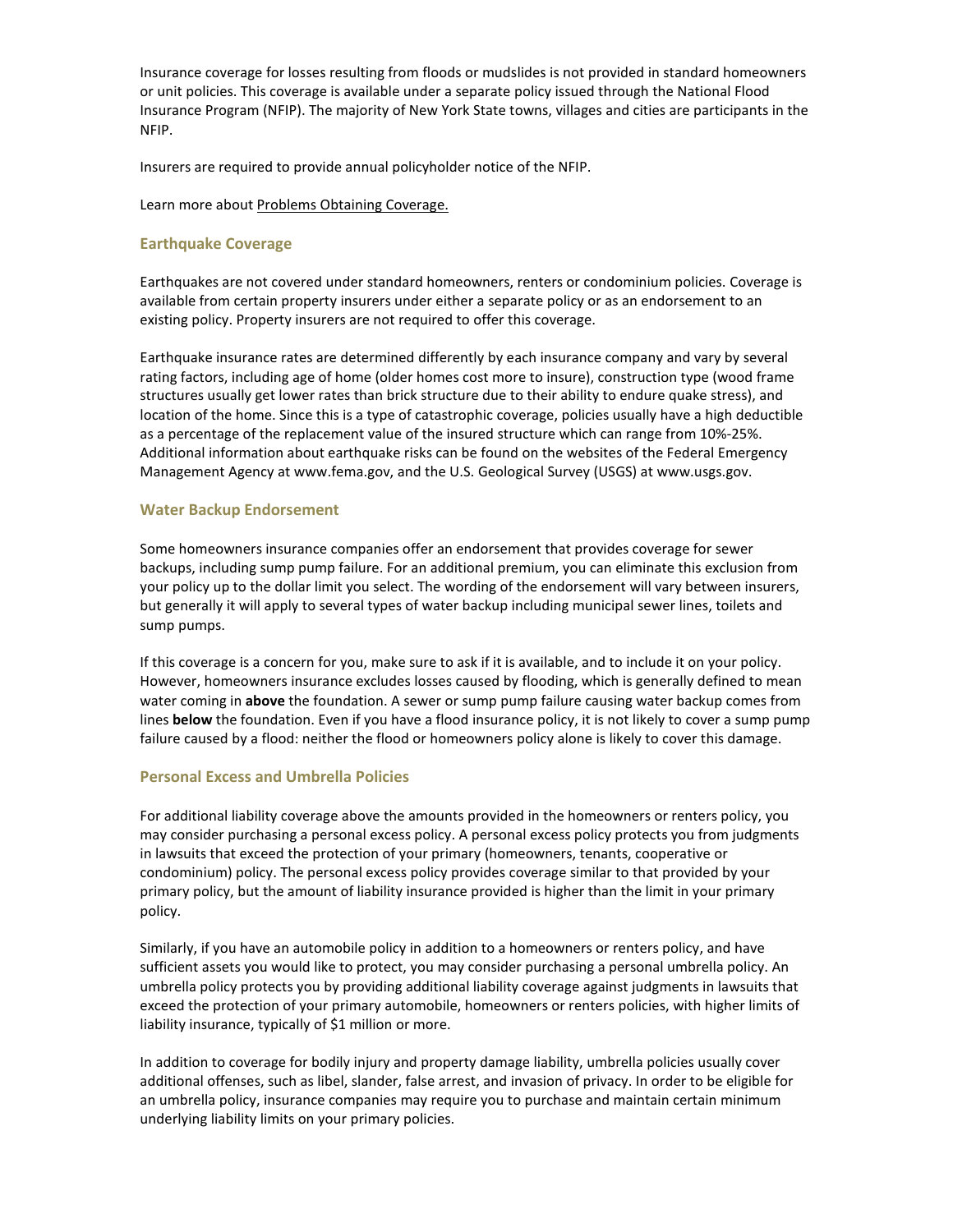### <span id="page-12-0"></span>**Home Computer Coverage**

Normally, home computers used for personal use are subject to the limit available for personal property; some companies may have a separate limit for a home computer. However, if the computer is used for business, coverage would be subject to the limit for business property (\$2,500) shown above. If you need higher limits for a business computer, contact your company, agent or broker to determine if higher limits are available through the purchase of an additional endorsement or a separate policy.

If you do not purchase higher limits and use a laptop computer for business purposes you should be aware that if it is lost or stolen, the location of the loss determines the coverage available. In the example above, if the loss occurs at home, the coverage limit is \$2,500; if the loss occurs away from home it is only covered for \$500.

## <span id="page-12-1"></span>**Workers' Compensation Insurance**

The Insurance Law requires that any policy that provides personal injury liability and is issued for a one-tofour family, owner occupied dwelling, also provide workers' compensation insurance. This insurance would apply to any employee working less than 40 hours per week pursuant to the New York State Workers' Compensation Law. However, certain classes of employees are exempt from coverage under the New York State Workers' Compensation Law. Whenever you hire someone to work for you, you should check with your agent or broker to determine whether those employees would be covered under your policy.

## <span id="page-12-2"></span>**Home Day Care Coverage**

There is limited liability coverage under your homeowners policy for certain day care activities. Ordinarily, coverage is provided if you take care of one or two children for a mutual exchange of services. This means that if you take care of a friend's children in exchange for their day care services for your children, with no exchange of money, liability coverage will be provided under your policy.

If you provide day care services and are compensated for this work, you are considered to be engaged in a business enterprise and you must purchase additional coverage. Some companies will provide day care coverage in a homeowners policy for up to six children, with a separate premium charge per child equal to the personal liability limit that is already provided under your policy. Premium charges vary from company to company so you must contact your insurance representative for more details concerning this coverage.

Your insurance agent, broker or licensed sales representative will be able to discuss your insurance needs and provide help on the appropriate amount of coverage.

## <span id="page-12-3"></span>**Self-Storage Facilities**

Effective February 9, 2011, a self-storage facility that charges you a rental fee for the items you store may act as an agent for a licensed insurer and offer to sell you insurance. Before you purchase this optional insurance, check your homeowners policy to see if it already provides sufficient coverage.

### <span id="page-12-4"></span>**Renters Insurance**

Many uninsured renters are under the mistaken impression that their landlord's policy covers their possessions. A landlord does not provide insurance for a tenants personal property. An exception to this can occur if the landlord was aware of a prior hazardous condition, failed to correct it in a reasonable time frame, and as a result your property was damaged.

If you are a renter residing in New York, by law the building owner is required to maintain insurance on the dwelling you rent. This means that the building itself is insured, and should something happen to this structure as the result of fire, water damage, etc, the building owner is entitled to file a claim. However, the landlord's insurance does not protect you as a renter. If this same fire or water damage should ruin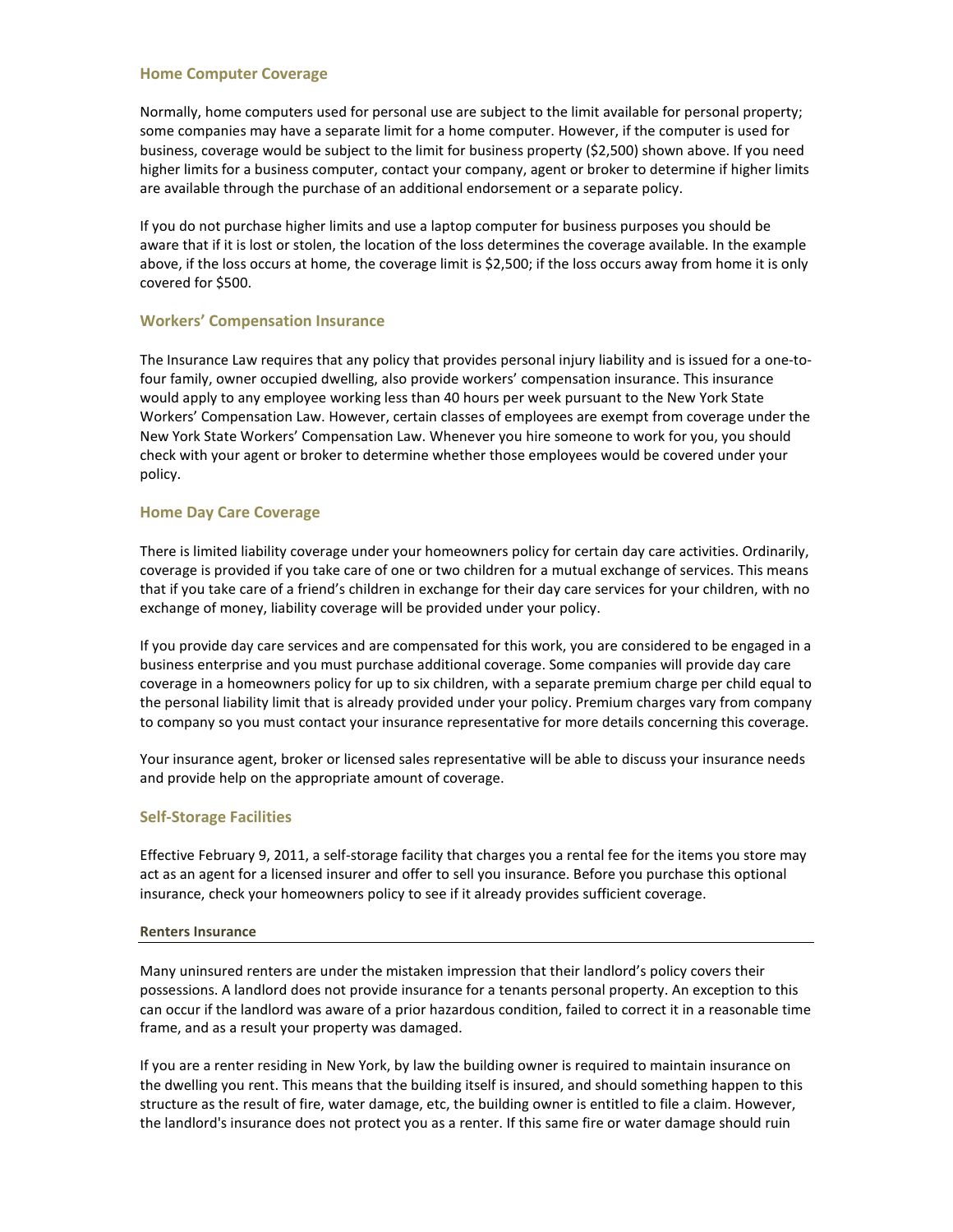your sofa, clothes or other personal items, you are not protected against the loss of these items unless you buy a renters insurance policy. Moreover, if someone becomes injured while on the premises you rent, you could potentially be held liable for any medical and hospital expenses.

To protect yourself and your belongings, renters should consider purchasing renters insurance, also known as "tenants insurance."

### <span id="page-13-0"></span>**What is Renters Insurance?**

Renters insurance, also known as tenants insurance, is a type of policy offered by most major New York insurers. These policies provide contents coverage and liability protection in the event someone becomes injured at your residence.

### <span id="page-13-1"></span>**Cost**

Renter's insurance is generally less expensive than many people realize: a basic policy costs about \$300 a year for around \$50,000 worth of property protection.

### <span id="page-13-2"></span>**Coverage**

Coverage generally provided under a Renter's Policy includes:

- Personal Property
- Loss of Use
- Personal Liability
- Medical Payments to Others

Renters insurance typically covers loss or damaged caused by:

- Fire
- Smoke
- Theft
- Vandalism
- Windstorm or hail
- Lighting
- Explosion
- Falling objects
- Weight of snow, ice or sleet
- Water (plumbing failure, appliance failure, fire sprinklers or other accidental discharges of water)
- Electrical surges

It also may cover:

- injuries that others sustain while at your home (including medical expenses and any resulting lawsuits)
- damage that you may cause to other people's property
- living expenses, if your rental unit is damaged and you need to live elsewhere during repair

Your renters insurance policy will generally pay to replace any property that is stolen, damaged or destroyed by a covered cause, subject to any policy limits or exclusions. This includes, but is not limited to:

- electronics
- clothes
- furniture
- sports equipment
- appliances
- jewelry (limited)
- collectibles (limited)

Important Note: Renters insurance often protects your belongings even when you're away from home. So, if your laptop is stolen from your car or your bike gets taken from the rack at work, your renters insurance may pay to replace them.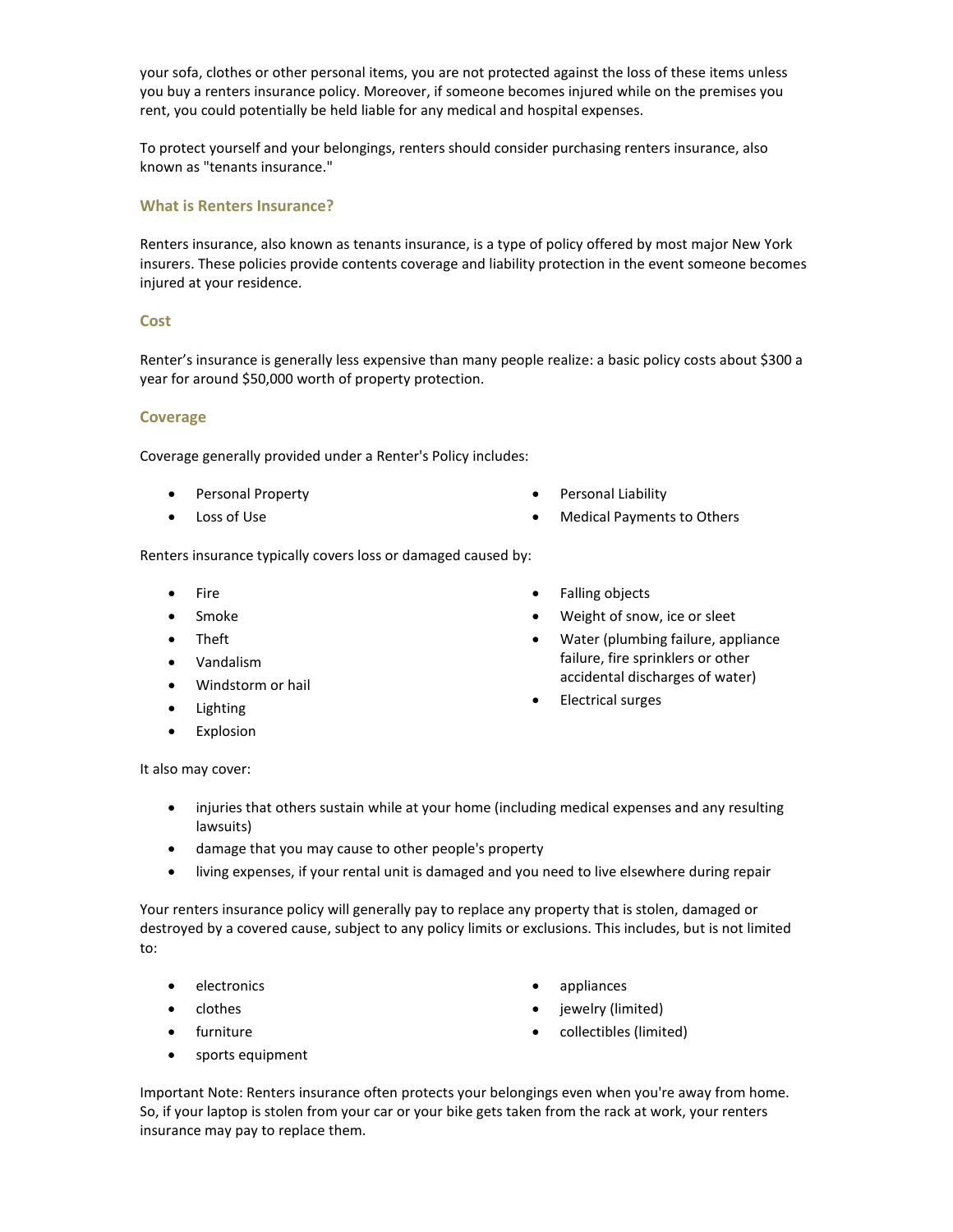Consider whether you may need more protection than the basic renters insurance policy provides. Coverage you may be able to add includes:

- **high value items**  a good idea if you own jewelry, artwork, antiques, collectibles or firearms with a total value that exceeds your policy's maximum pay out for such items.
- **earthquake or flood**  a must-have if you live in an area prone to such conditions. a standard renters insurance policy does not include coverage for a flood or earthquake.
- **sewer and drain back-ups** back-ups happen more often than you would think, and they cause a lot of damage when they do.
- **replacement value coverage** if you make a claim, you'll be reimbursed for the full replacement cost of your items - rather than the depreciated cash value of your items.
- **home business and business merchandise coverage** if you work from home, or store business inventory at home, consider adding a home business rider to boost your equipment and liability coverage. most policies offer very little coverage for business equipment or inventory.

### <span id="page-14-0"></span>**Things to Remember**

Before purchasing a renters policy, conduct a complete inventory of all your personal belongings, taking photos or a video of things like furniture, jewelry and expensive electronics items. Calculate the replacement costs for these items and double check with your insurance agent to make certain you are fully protected against any type of loss.

Choose the coverage according to your property. If you have a lot of electronics, choosing a policy that provides replacement cost coverage instead of actual cash value coverage might be the best option for you.

Like they do for homeowners, most insurance companies offer discounts to a rental policyholder to lower the cost of premiums. They may offer discounts for smoke detectors, dead bolts, etc.

Make sure that the policy has liability coverage. The best renters insurance policies will also include liability coverage for medical and legal costs if someone gets hurt in your residence.

The best renters insurance policies will also include emergency living expenses. This means that if you have to vacate the property due to damage, the insurance company will pay for you to live somewhere else.

### <span id="page-14-1"></span>**Condominium Insurance**

A condominium association typically will have insurance that covers the building structure and common areas, such as corridors.

Separately purchased condominium insurance covers the unit-owner and is similar to renters insurance. Coverage typically includes interior damage to the unit, personal property and improvements. Loss of use is generally limited to 40 percent of the contents limit.

Loss Assessment Coverage can be an important policy provision. It covers certain assessments the condominium association may make due to a covered loss, such as fire affecting a common area. Carefully analyze the type of insurance your association has and how it might affect you in the event of a loss.

#### <span id="page-14-2"></span>**SHOPPING FOR INSURANCE**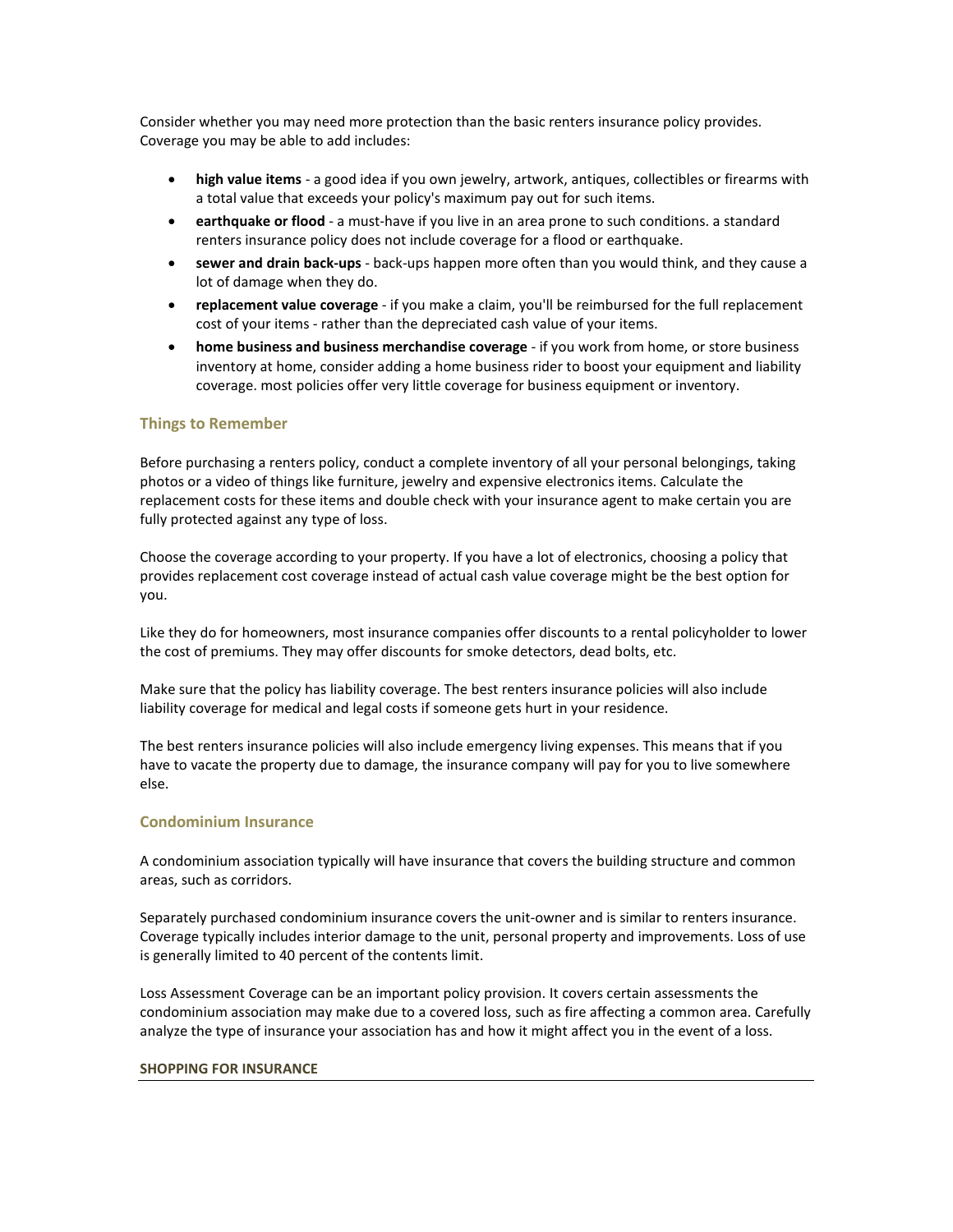Before purchasing an insurance policy, you should be aware of and understand the types of products and coverage available in New York State. You also need to know the types and limits of coverage you want.

#### <span id="page-15-0"></span>**Agents and Brokers**

Many insurers use "captive agents" or "independent agents" to sell their products. Captive agents work for just one insurance company. Independent agents represent one or more insurance companies. Other insurance companies are known as "direct writers," and market policies using only their own employees or exclusive sales representatives, or websites. You may deal with a direct writer by telephone, Internet, mail or in person by visiting a company's offices.

You may also contact an "insurance broker." An insurance broker is not usually authorized to issue

policies on behalf of an insurance company or to bind an insurance company to issue a policy to you. You must first go through an application process. However, once a broker has found a company willing to issue you a policy, any premium payments you make to the broker are considered as if paid to the insurance company directly, thereby binding the insurer to the insured.

### <span id="page-15-1"></span>**Comparison Shopping**

In seeking a rate quote, you will be asked a series of questions. Make sure you answer these questions fully and accurately.

#### **USE A LICENSED AGENT OR BROKER**

Make sure you are dealing with an insurer, agent or broker who is licensed to sell insurance in New York State.

To check the license status of an insurer, use our **Insurance Company Search**.

To check the license status of an agent, call or e-mail the agent and request a New York license number or use our **Licensee Search**.

As stated above, comparison shopping can save you money. However, premium price is only one of many factors to consider. You should look at other factors such as a company's reputation, claim practices, reliability, the services provided, and that the particular coverage the company offers meets your particular needs.

Read your policy, or one that you are thinking about purchasing, carefully since the extent of coverage may differ somewhat among different companies. Don't be afraid to ask questions!

You should be aware of any co-insurance, deductibles and exclusions contained in a policy. While you are shopping for insurance you may also find that some companies may include additional coverage without an additional premium, while others charge for every type of coverage added to the policy.

### <span id="page-15-2"></span>**Shopping for Insurance on the Internet**

The influence of the Internet on the insurance marketplace is growing rapidly. Quoting agents are actively marketing their services to consumers via websites. Quoting agents can provide sample insurance rates to Internet users who respond to various online questions. In addition, many insurance companies and traditional agents and brokers have their own websites providing pricing, service information and, sometimes, the means to complete a homeowners insurance purchase.

If you are considering purchasing insurance over the Internet, check that you are using an agent, broker or insurer who is licensed to sell insurance in New York State. To check the license of an insurer, use our **Insurance Company Search**. To check the license of an agent, call or e-mail the agent and request a New York license number or use our **Licensee Search**.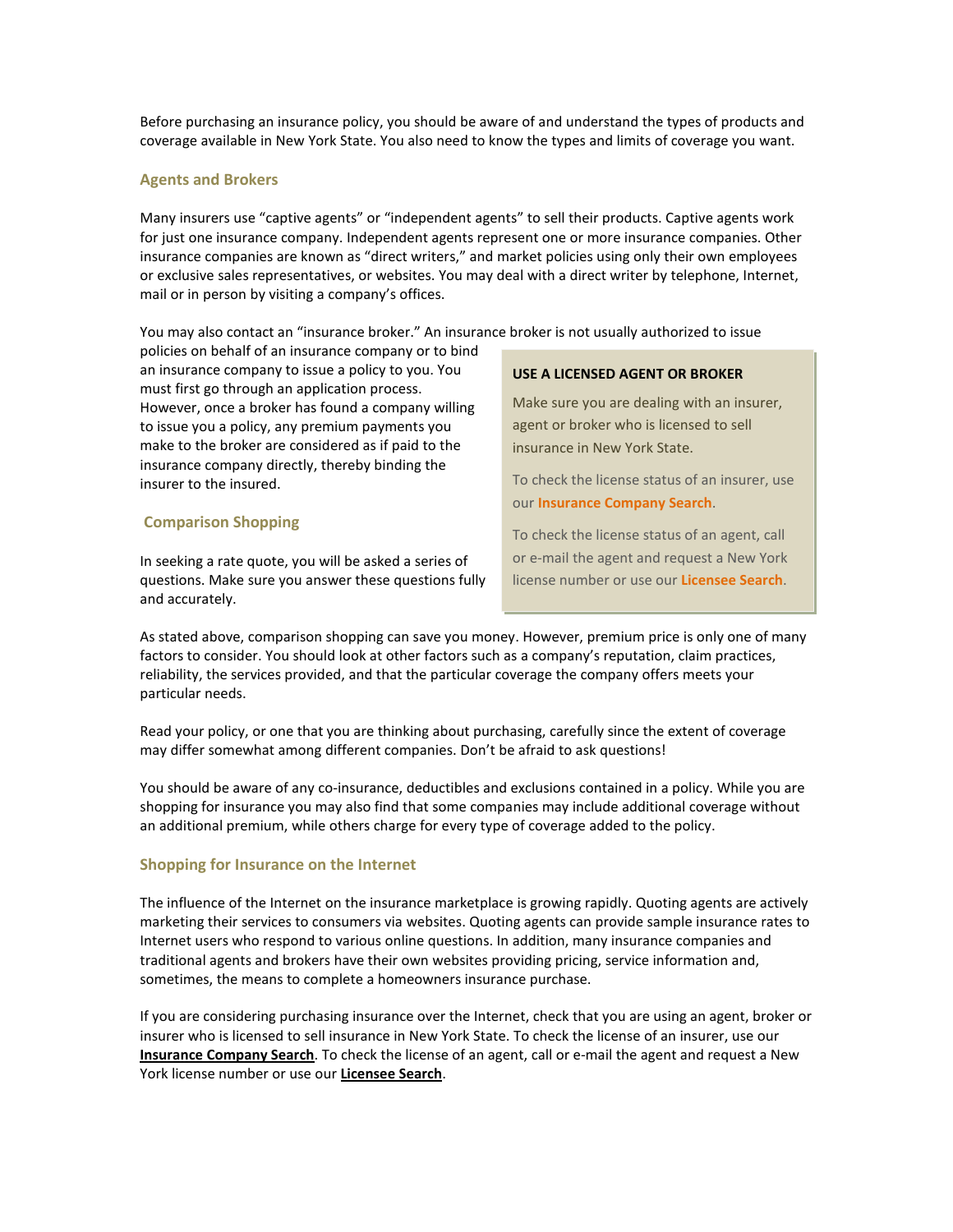Remember, when you are applying for or purchasing insurance on the Internet you are transmitting key financial and personal data over a network to an insurer or agent. There are many scam websites. Make sure any website you are using is secure and legitimate.

Over the next few years, Internet sales are expected to grow as competition intensifies in the electronic marketplace. New York State consumers should be aware that the Internet can be a convenient means of comparing prices and/or purchasing homeowners insurance, but that it is not necessarily the best or only way for everyone. Whether or not you use the Internet, it pays to shop around for homeowners insurance.

#### <span id="page-16-0"></span>**MAINTAINING ADEQUATE INSURANCE**

As previously discussed, if you do not insure your home for at least 80% of its replacement value, your claim will generally not be settled on a replacement cost basis. Therefore, it is important to review your homeowners policy periodically to determine whether you are carrying enough insurance to be fully covered.

The addition of a room, or other substantial home improvements, will also increase the replacement cost of your home, and you should adjust your coverage accordingly. Further, because of inflation, the replacement cost of your home generally increases each year.

To anticipate inflationary increases, most insurance companies offer policies that automatically increase the amount of insurance periodically. Regardless, you should review your policy each year to make sure your coverage is keeping pace with inflation.

Note - Hurricane season generally begins June 1 and ends November 30. It is important to review your homeowners policy and other related policies each year to ensure that you have adequate coverage in case you have a loss.

### <span id="page-16-1"></span>**PROBLEMS OBTAINING INSURANCE**

If you are unable to find an insurance company that will sell you a homeowners or tenants policy to provide coverage for your home and personal property, special insurance programs are available. Such programs may include coverage for residences located in flood prone areas. They include:

### <span id="page-16-2"></span>**New York Property Insurance Underwriting Association (NYPIUA)**

NYPIUA is an association of all insurance companies that sell fire insurance in New York State. Its Basic coverage form generally provides fire and extended coverage which include coverage for the following perils: wind (including hurricane), hail, explosion (except for steam boilers), riot, civil commotion, aircraft, vehicles, and smoke, as well as coverage for vandalism and malicious mischief. For a higher premium a Broad Form coverage form is available which includes coverage for the Basic coverage form perils plus coverage for the following perils: property damage by burglars (not theft of property), falling objects, weight of ice, snow or sleet, accidental discharge of water or steam, sudden cracking of a steam or hot water heating system, freezing, and sudden damage from artificial electric currents.

NYPIUA policies that include Broad Form coverage are subject to a 2% hurricane deductible for insured properties located in the following counties: Bronx, Kings (Brooklyn), Nassau, Queens, Richmond (Staten Island), Suffolk, Westchester. This deductible takes effect for hurricane losses twelve (12) hours before and after a hurricane category 2, 3, 4, or 5, as declared by the National Weather Service, makes landfall anywhere in New York State.

NYPIUA policies are generally offered on an actual cash value basis. However, policies written in conjunction with a voluntary market policy that includes an approved "wraparound" endorsement can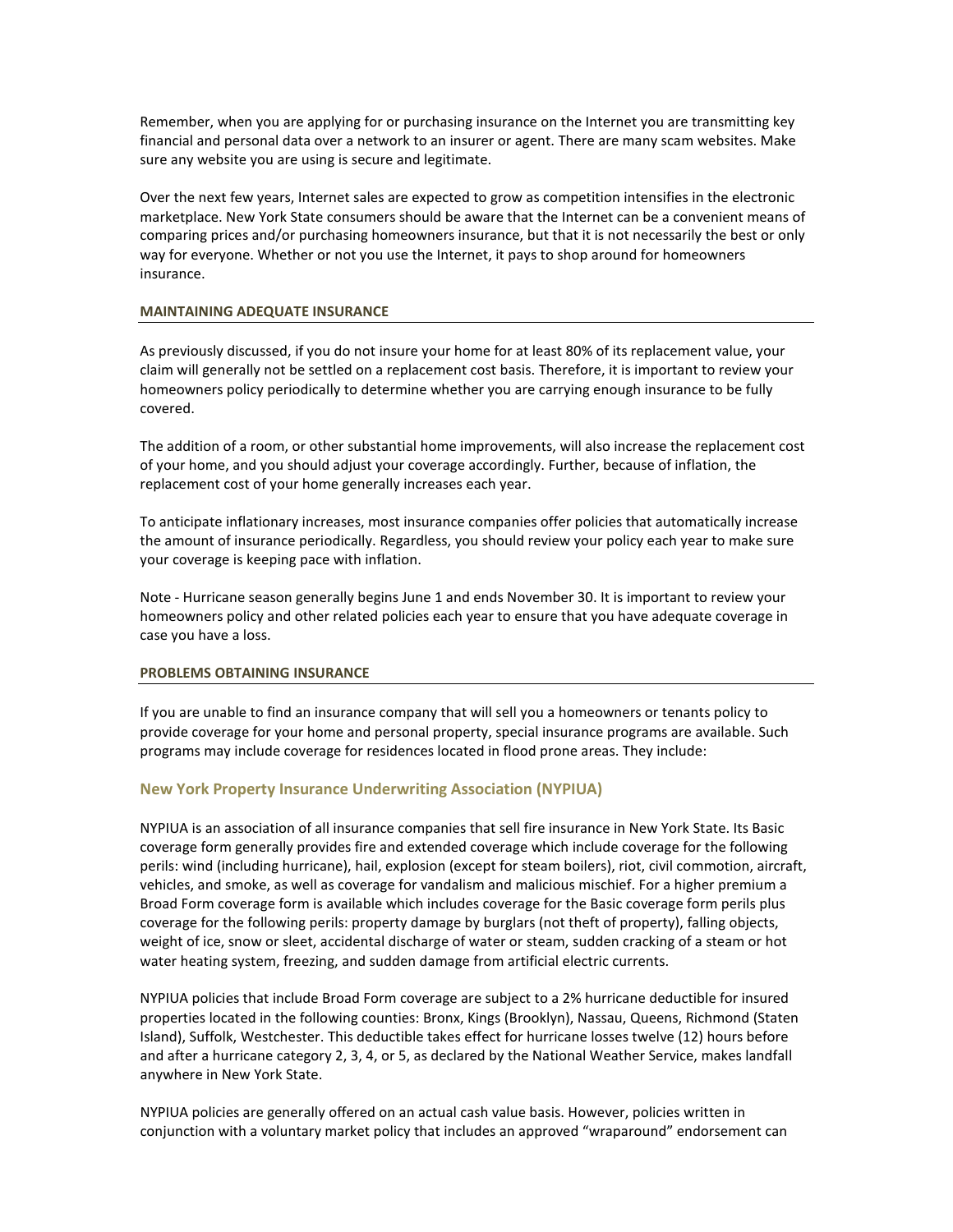provide building coverage on a replacement cost basis (see Coastal Market Assistance Program section for additional information).

NYPIUA policies do not include liability, flood, or theft coverage. Since coverage offered through NYPIUA is limited and sold at a higher premium than coverage offered in the voluntary market, you and/or your agent or broker should make every effort to get this insurance from a voluntary insurer.

Detailed information is available from the New York Property Insurance Underwriting Association, 100 William Street, New York, NY 10038, 1-212-208-9700, online at [www.nypiua.com,](http://nypiua.com/) or from any licensed agent or broker in this state. Outside New York City, the toll-free information number is 1-800-522-3372.

#### <span id="page-17-0"></span>**National Flood Insurance Program (NFIP)**

Insurance coverage for losses resulting from floods is most likely not provided in a homeowners or tenants policy. Insurers are required to provide an annual policyholder notice to all homeowner and dwelling fire insureds advising that their policies do not provide coverage for loss caused by flood or mudslide and that insurance is available under a separate policy issued through the National Flood Insurance Program (NFIP).

The majority of New York State towns, villages and cities are participants in the NFIP. This program generally allows homeowners, tenants, cooperative apartments, and condominium owners and condominium associations to purchase insurance to protect their residences and contents against direct physical loss by flood, loss resulting from flood-related erosion and damage caused by mudslide.

Property owners can usually purchase insurance protection against losses from flooding through the NFIP even if they reside in a community designated as a special flood hazard area as long as it implements and enforces measures to reduce future flood risks. Residents of communities that participate in the NFIP are generally eligible for the Emergency Program that provides a limited amount of insurance at federally subsidized rates. Once a community adheres to the more comprehensive floodplain management requirements of the NFIP, residents are eligible for the Regular Program under which they can purchase much higher amounts of insurance.

Under the Dwelling Form and the General Property Form of the Standard Flood Insurance Policy, coverage limits up to \$250,000 for the structure and \$100,000 for contents are generally available in communities participating in the NFIP. Higher deductibles, over the standard deductible of \$1,000, are available, which can help reduce the total cost of this insurance. The deductibles apply separately to building and contents, although both may be damaged in the same flood. Read the policy carefully for exact definitions of physical hazards and specific requirements that must be met before claims will be paid. In some instances, the amounts of claim payments are defined by statute.

Excess flood insurance is available from a few insurance companies. Excess flood insurance is a separate policy offering higher limits for flood coverage and is written over a primary policy.

The NFIP coverage typically involves a 30-day waiting period before the policy becomes effective, but there are exceptions. Additional information on this program can be obtained from your insurance agent or broker, or by contacting the NFIP at 1-888- 379.9531 or TTY# 1-800-427-5593, or online at www.floodsmart.gov or www.fema.gov.

#### <span id="page-17-1"></span>**Coastal Market Assistance Program (C-MAP)**

C-MAP is a voluntary network of insurers and insurance producers that assist New York homeowners in coastal areas find insurance coverage. C-MAP is administered by NYPIUA.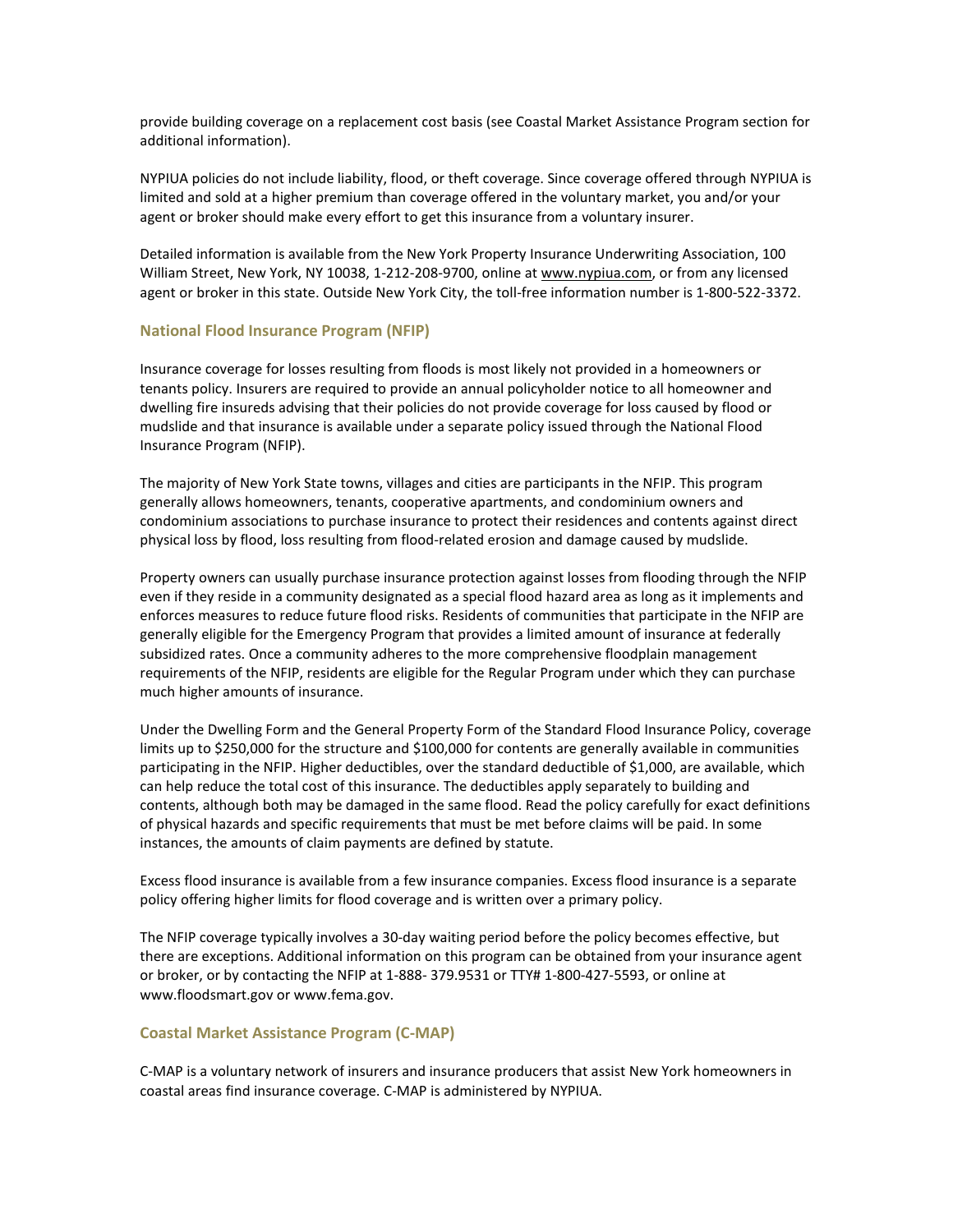The program is for owner-occupied, one-to-four family dwellings, apartment units, or condominium units located in the Bronx, Brooklyn, Nassau, Queens, Staten Island, Suffolk and Westchester. On Long Island's south shore and forks, and in Brooklyn, Queens and Staten Island, the dwelling generally must be located within one mile of the shore. On the north shore of Long Island and in the Bronx and Westchester, the home must generally be within 2,500 feet of the shore to qualify for consideration.

Before applying to C-MAP, a homeowner must have received a non-renewal, cancellation, or conditional non-renewal notice from their existing insurer for a reason other than non-payment of premium. For new home purchases, applicants are required to identify the prior homeowners insurer. An insured can generally obtain coverage similar to a homeowners policy with the Basic or Broad Form coverage from NYPIUA, and the liability, personal property, theft and other coverage provided by a voluntary market policy (that includes what is commonly referred to as a "wrap-around" endorsement), from a licensed insurer participating in the C-MAP program.

NYPIUA policies are generally written on an Actual Cash Value basis; however, policies written in conjunction with a voluntary market policy that includes an approved wraparound endorsement can provide building coverage on a replacement cost basis. If a voluntary market policy includes hurricane coverage and insures building and/or personal property in excess of a NYPIUA policy, replacement cost coverage is available from NYPIUA for the personal property as well as the building.

For information about C-MAP, please contact NYPIUA at 1-212-208-9700 or online at www.nypiua.com

### <span id="page-18-0"></span>**Homeowners Insurance in the Excess Line Market**

Under certain circumstances prescribed in the New York Insurance Law and regulations, a property owner may purchase homeowners coverage from unlicensed companies. These unlicensed companies are called excess line insurers; a property owner must use a broker, known as an excess line broker, that is specifically licensed for this purpose in New York.

A property owner may obtain homeowners insurance from a New York eligible excess line insurer through a New York-licensed excess line broker only after coverage has been declined by at least three licensed insurers. Excess line insurers are exempt from New York's rate and form filing requirements, so policyholders should read their excess line homeowners policy thoroughly. The coverage and deductibles in these policies may differ from those issued by licensed insurers. It should also be noted that in the event of the insolvency of an excess line insurer, the homeowner is not protected by the Property/Casualty Insurance Security Fund.

### <span id="page-18-1"></span>**MANAGING AND MITIGATING LOSSES**

### <span id="page-18-2"></span>**What to Do Before a Loss**

Unfortunately, some homeowners and tenants will suffer losses to their homes and possessions. There are usually, however, steps that can be taken to minimize the amount of loss or extent of damage, and to make the filing and processing of a claim a little bit smoother.

In addition to a Household Inventory and a video or photographic record, it might be helpful to engrave your larger possessions (such as televisions, VCRs, stereos, radios) with an identifying mark. This can be done with etching equipment that is usually available, on loan, from your insurance company or local police station. You can also purchase this type of equipment in a hardware or locksmith store. This type of engraving is especially important if any of your possessions are stolen and then recovered. You should also record the serial numbers of any electronic or computer equipment.

Smoke alarms, properly installed and maintained, can provide an early warning of a fire, and may minimize the property damage caused by a fire and, more importantly, save lives. Some homes now have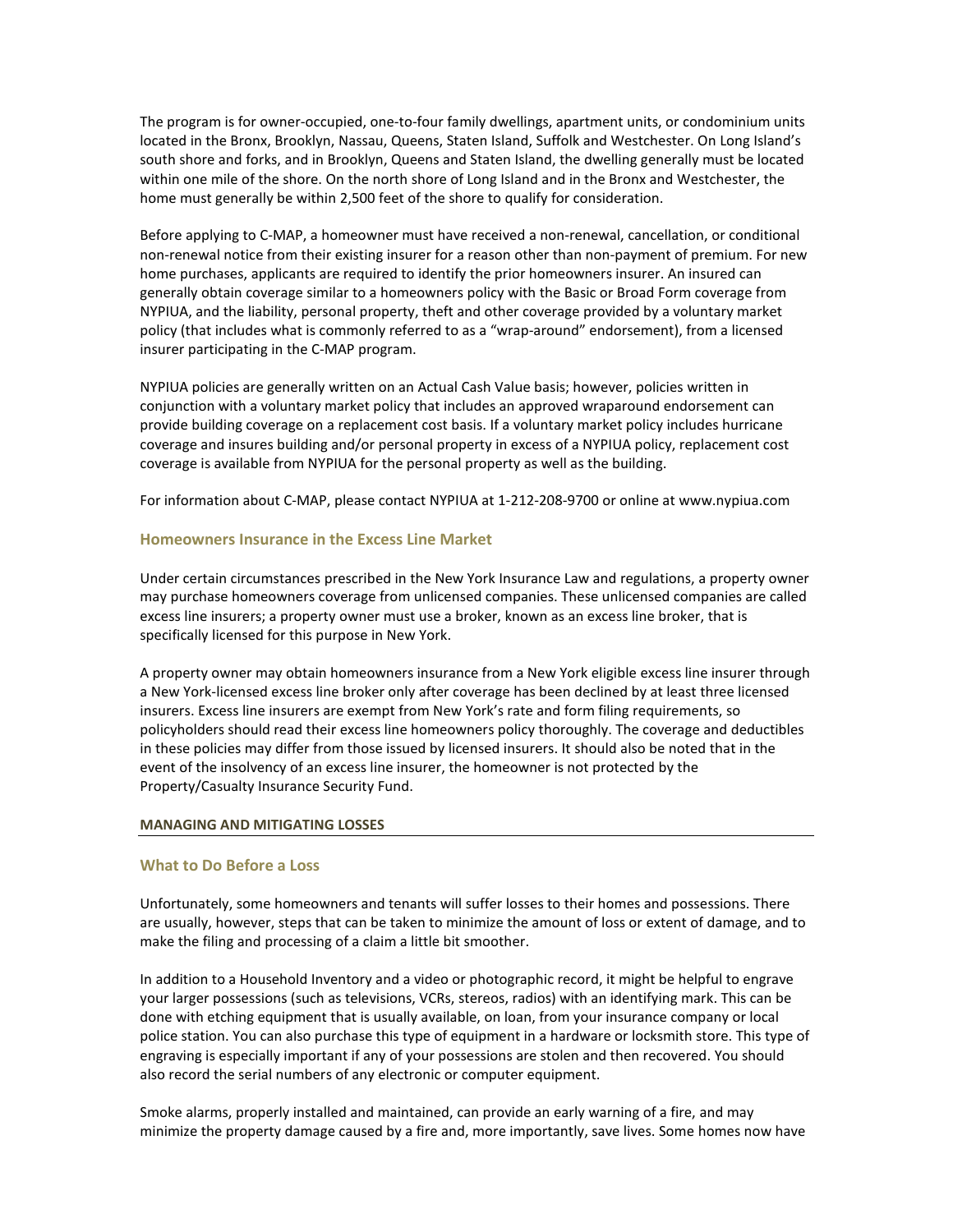sprinkler systems, which can also minimize fire damage and save lives. Fire extinguishers, strategically placed in your home, can help keep a small fire from becoming a larger one.

Inspect the locks on any door or window that allows access to your home. The installation of dead bolt locks on doors will make entrance into your home more difficult. Basement windows, first-floor windows, or any window opening onto a fire escape should be equipped with a window lock. Before installing iron bars or gates across your windows, you should check with your local fire department to determine whether local fire ordinances allow the use of these devices, as they may prohibit them. In addition, the use of electronic security systems has increased over the past few years. These systems are intended to set off an alarm whenever someone enters a home without using an appropriate security code. For an additional annual fee, a central reporting station will notify your local police precinct whenever the alarm is triggered.

Survey your entire property to check whether you need to trim or cut down trees that are too close to your barns or home. Check for old, damaged trees – especially before a storm -- and consider removal. See if trees need pruning or removing. Property owners have a duty to maintain the trees on their property and inspect property for damaged, distressed, diseased or improperly maintained trees. When in doubt, contact an arborist or an accredited tree care company.

Coastal area residents have experienced major property damage from severe weather storms in recent years. These homeowners might want to consider installing hurricane/storm shutters and/or hurricane resistant laminated glass windows and doors. Insurers are required by law to offer discounts to any homeowner who has installed hurricane/storm shutters or hurricane resistant laminated glass windows and doors.

Consumers with questions about insurance coverage should always first contact their insurance company, broker or agent.

#### <span id="page-19-0"></span>**What to Do After a Loss**

If you sustain a loss, the first thing to do is to notify your insurance company or agent. You can do this by phone. Follow up with written notification and retain copies of all correspondence.

In addition, it is important to notify your insurance company or agent promptly after an incident takes place that might result in a claim at some later date, although no claim was made at the time the event occurred. For example, if your dog bites a neighbor or a guest falls on your property, the occurrence should be reported to the insurance company in spite of the fact that you don't know whether any claim is actually going to be made against you. Your failure to notify the company promptly might result in a denial of coverage in the event a claim is filed against you at a later date.

It is also important to protect your property against further damage. For example, if the windows are broken, have them boarded up to protect against loss from vandalism or burglary. The cost of this type of protection is generally covered in a policy and would thus be reimbursed by your insurance company. Be sure to save all receipts for the cost of all temporary fixes. No permanent repairs should be made until your company or its representative has inspected the property. The company has the right to inspect the property in its damaged condition, and can refuse to pay you for any damage that is repaired before inspection.

In some cases, customers and insurers fail to see eye to eye on damage amounts. In such cases it may pay for you to try to negotiate with your insurer.

If the adjuster says your policy doesn't cover certain damage, ask to see the specific contract language. If the dispute is over the damage amount, request a sit-down with the contractor and adjuster to go over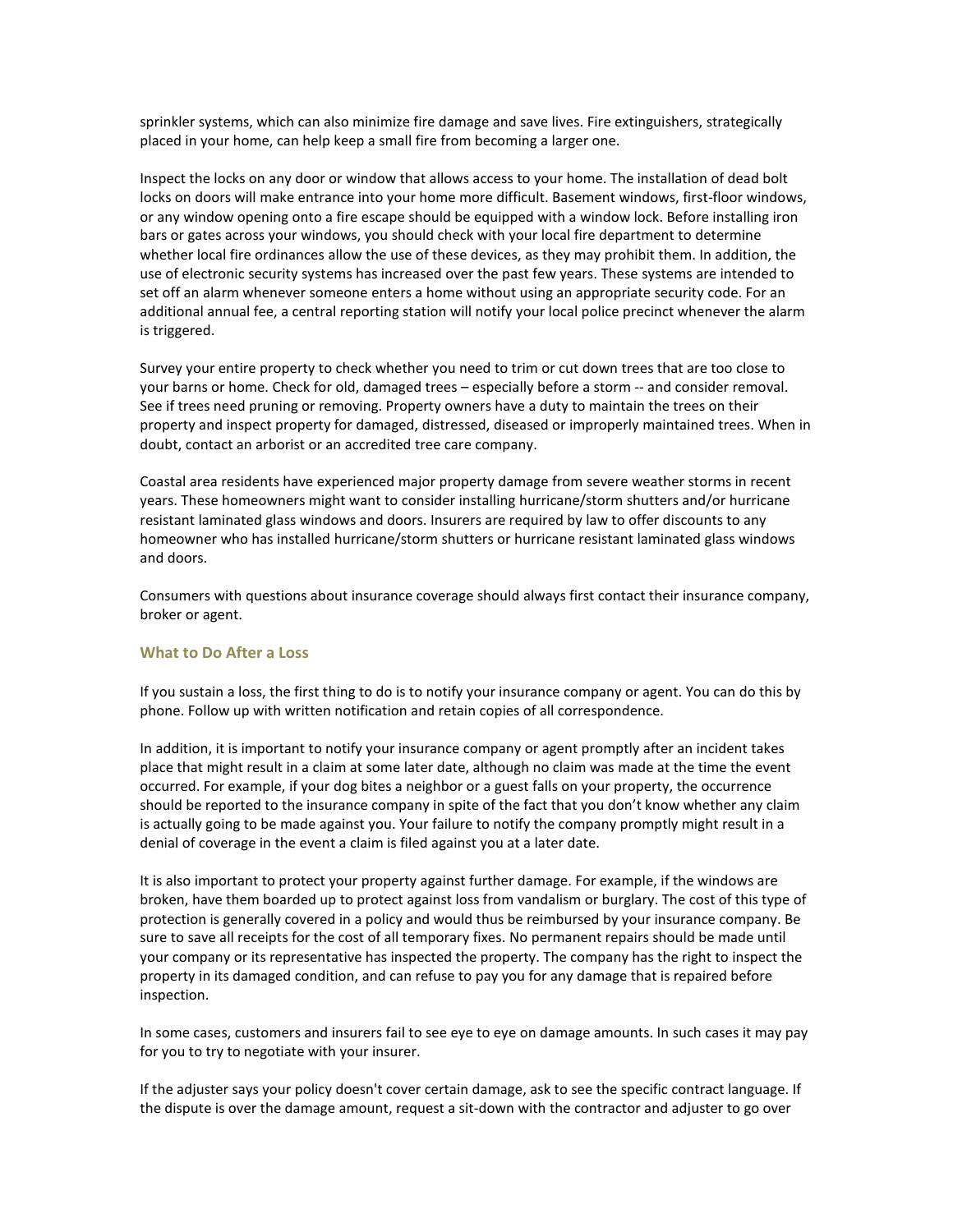the estimate line by line. Still disagree? Get a second opinion from an independent contractor. Patience, persistence, and legwork needed to get multiple estimates often pay off.

If you feel you've been misled by an insurance salesperson about policy wording, contact a lawyer who specializes in insurance law. Arbitration is another option. You can also file a complaint with the Department.

### <span id="page-20-0"></span>**Adjusters, Appraisers & Umpires**

After you declare a loss, an adjuster will be sent by your insurance company to examine the damage and give you an estimate of the cost of repair or replacement. You may also get an estimate from your own contractor to compare with the insurance company's estimate. If you need assistance, your agent or broker may be able to help you fill out a claim form, gather the necessary documents and materials and provide very general guidance. It is, however, up to you to prove your loss to the company.

#### <span id="page-20-1"></span>**Licensed Public Adjusters**

If you are unfortunate enough to experience a major loss such as a fire or severe windstorm which badly damages or destroys your home, and you reach an impasse in negotiating a settlement with your insurance company, you may want to consult an attorney or hire a licensed public adjuster to act on your behalf with your insurance company.

While many consumers can resolve property claims by dealing with their insurers and the assigned adjuster directly, sometimes consumers or businesses will decide they would prefer that someone else handle the insurance claim on their behalf.

In New York, public adjusters are licensed by the Department of Financial Services. When you hire a public adjuster, they represent you, not the insurance company. They will generally help you to take inventory of your loss, secure your home from vandalism, contact your insurance company, advise you on the extent of your coverage and help you secure the services needed to repair or rebuild your home. They will also negotiate on your behalf with the adjuster from the insurance company.

#### PUBLIC ADJUSTERS

In order to do business in New York, Public Adjusters must be licensed by the Department of Financial Services.

To find a licensed public adjuster, visit our list of **Public Adjusters licensed in New York**.

Public adjusters are paid by the insured, not the insurance company. The amount of the public adjuster's fee is usually expressed as a percentage of the amount recovered and is negotiable, but by law may not be higher than 12.5% of the recovery amount. The adjuster must obtain a signed compensation agreement from you in which the amount of compensation is clearly stated. The agreement you sign to hire a public adjuster may be cancelled without penalty up to midnight of the third business day after the date on which you have signed the compensation agreement. In addition, public adjusters may not solicit your business between the hours of 6 p.m. and 8 a.m.

It's important to keep in mind that if an insured hires a public adjuster, the insurance company may or may not agree with that person's estimate of the scope of damage.

The insurer is not obligated to accept the damages claimed by a public adjuster, though the insurer may negotiate. The insurance company is obligated to settle the claim in accordance with the terms and conditions of the policy it issued to the insured. Whatever the outcome of the claim, the consumer remains responsible for the Public Adjuster's agreed upon fee.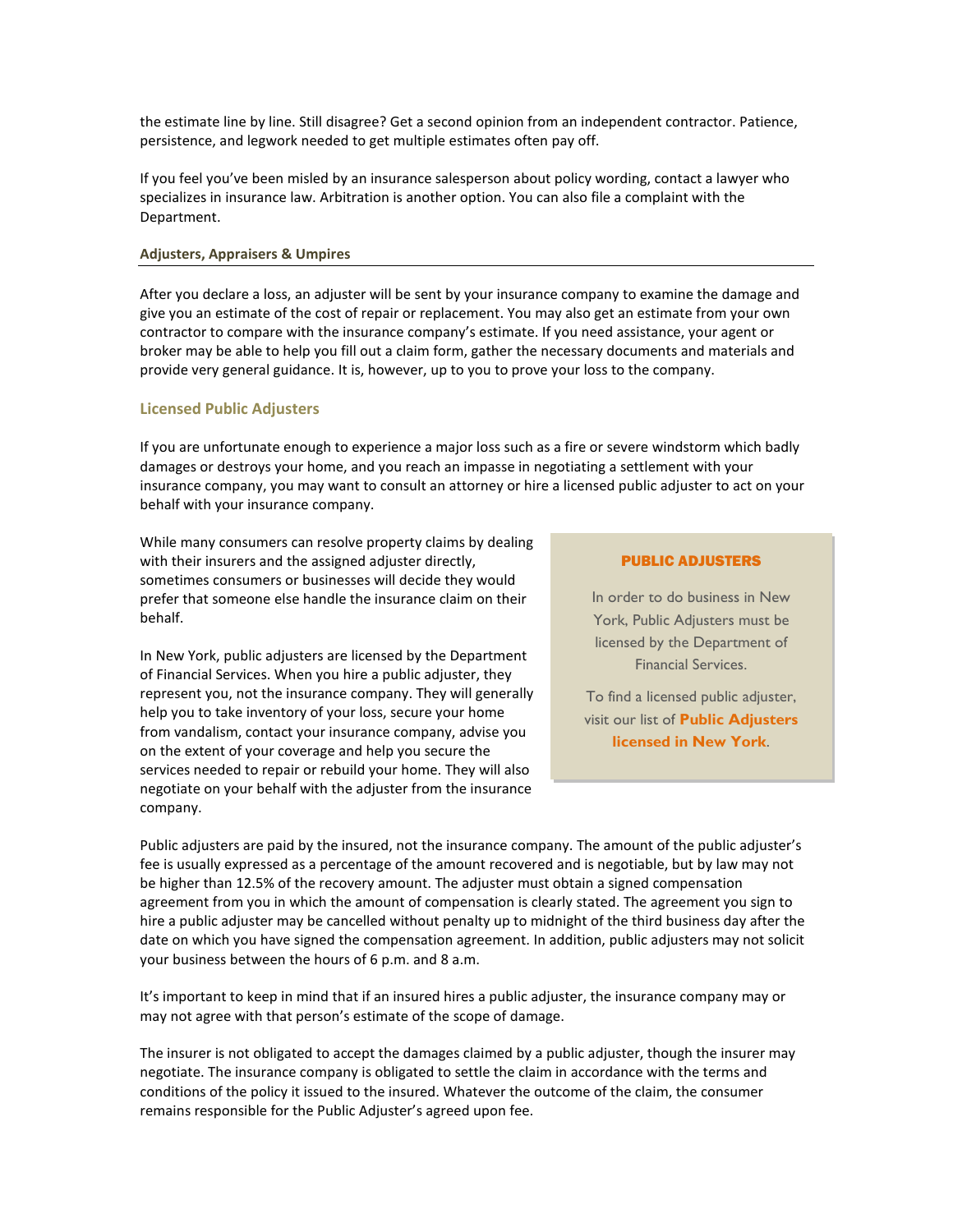### <span id="page-21-0"></span>**Appraisers and Umpires**

If an agreement cannot be reached between you and your insurance company, your policy provides for an appraisal process. Every homeowner, tenant, cooperative apartment and condominium policy issued in New York contains a provision for you and your company to select a competent and disinterested appraiser. The two appraisers, in turn, select an umpire. Each appraiser must evaluate the loss and determine the value of each item. Any disagreements between the appraisers regarding the value of any items are submitted to and settled by the umpire. The costs of this process are paid by the policyholder and the insurance company. Note that the appraisal process is not available for disputes involving the cause of the damage.

### <span id="page-21-1"></span>**CANCELLATIONS AND NONRENEWALS**

### <span id="page-21-2"></span>**Cancellations**

Under the present law in New York State, an insurance company may generally cancel your homeowners or tenants policy by issuing a cancellation notice during the first 60 days it is in effect as long as the cancellation notice states the specific reason or reasons for the cancellation.

After your policy has been in effect for 60 days it may not be cancelled or non-renewed for a three-year period, except generally for the following reasons:

- nonpayment of premium (however, if payment is received by the company within 15 days of the mailing of the cancellation notice the policy will not be cancelled);
- conviction of a crime arising out of acts increasing the hazard insured against;
- discovery of fraud or material misrepresentation in obtaining the policy or in the presentation of a claim under the policy;
- discovery of willful or reckless acts or omissions increasing the hazard insured against;
- physical changes in the property occurring after issuance or last annual anniversary date of the policy which result in the property becoming uninsurable in accordance with the insurance company's objective, uniformly applied underwriting standards in effect at the time the policy was issued or last voluntarily renewed; or
- a determination by the Superintendent that the continuation of the policy would violate or would place the insurer in violation of the Insurance Law.

At the end of this three-year period, your company may refuse to renew your policy.

By law, any notice of nonrenewal must be provided at least 45 days, but not more than 60 days, prior to the expiration date of the policy.

### <span id="page-21-3"></span>**Non-Renewal**

A homeowners insurance policy is purchased to cover sudden and unexpected large losses. Homeowners should be careful about filing multiple small claims over a short period of time, as some carriers have restrictions on the number of claims you can file before you are designated a higher risk customer, which may result in your homeowners policy being non-renewed.

The decision to file a claim for damage or a loss that is covered under your policy is up to you, but when it comes to minor damage you may want to consider paying for repairs out-of-pocket.

### <span id="page-21-4"></span>**Tips for Avoiding Non-renewal**